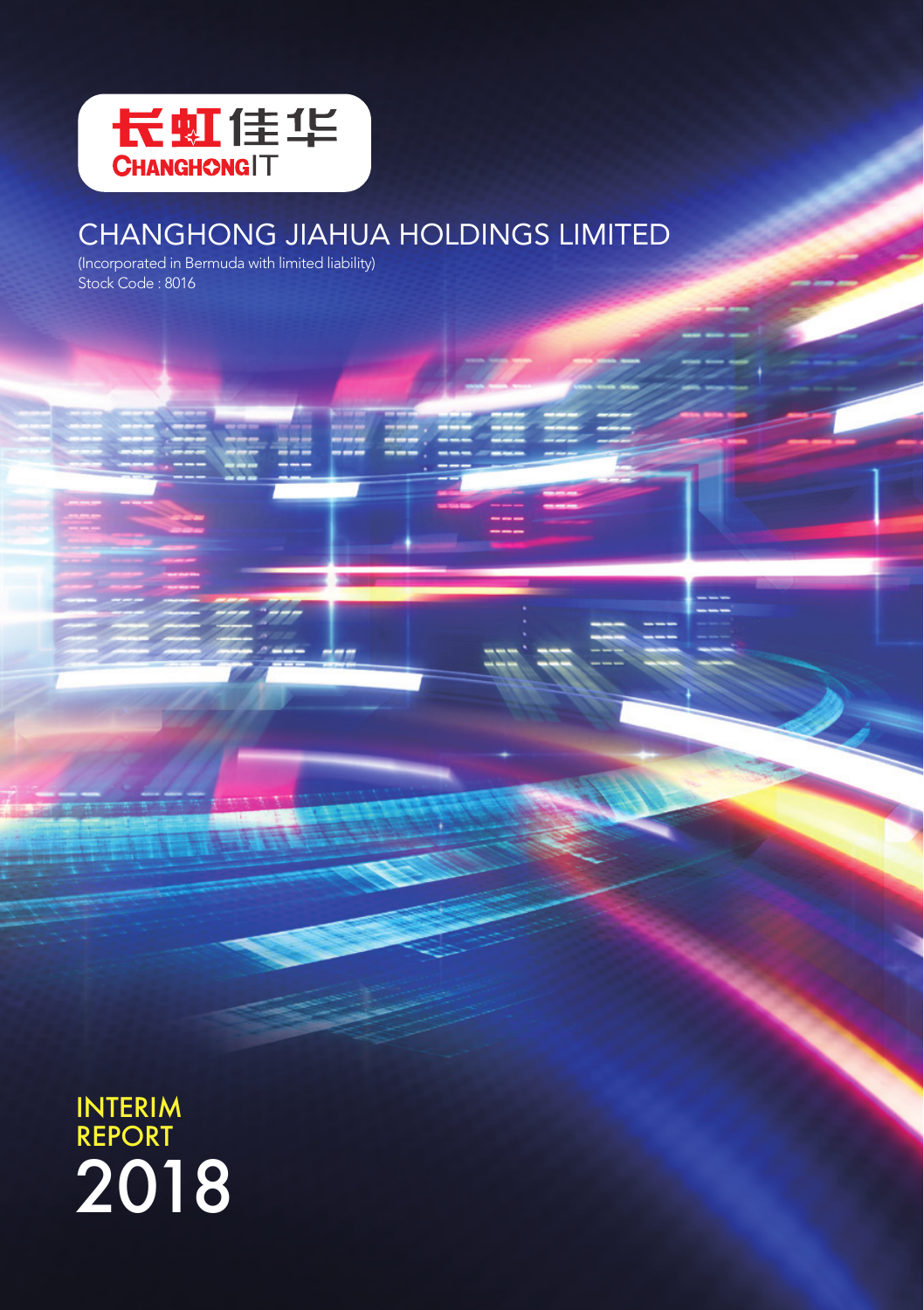# **CHARACTERISTICS OF GEM OF THE STOCK EXCHANGE OF HONG KONG LIMITED (THE "STOCK EXCHANGE")**

**GEM has been positioned as a market designed to accommodate small and mid-sized companies to which a higher investment risk may be attached than other companies listed on the Main Board of the Stock Exchange. Prospective investors should be aware of the potential risks of investing in such companies and should make the decision to invest only after due and careful consideration.**

**Given that the companies listed on GEM are generally small and mid-sized companies, there is a risk that securities traded on GEM may be more susceptible to high market volatility than securities traded on the Main Board of the Stock Exchange and no assurance is given that there will be a liquid market in the securities traded on GEM.**

Hong Kong Exchanges and Clearing Limited and the Stock Exchange take no responsibility for the contents of this report, make no representation as to its accuracy or completeness and expressly disclaims any liability whatsoever for any loss howsoever arising from or in reliance upon the whole or any part of the contents of this report.

This report, for which the directors (the "Directors") of Changhong Jiahua Holdings Limited (the "Company") collectively and individually accept full responsibility, includes particulars given in compliance with the Rules Governing the Listing of Securities on GEM of the Stock Exchange (the "GEM Listing Rules") for the purpose of giving information with regard to the Company. The Directors, having made all reasonable enquiries, confirm that, to the best of their knowledge and belief: (1) the information contained in this report is accurate and complete in all material respects and not misleading or deceptive; (2) there are no other matters the omission of which would make any statement in this report misleading; and (3) all opinions expressed in this report have been arrived at after due and careful consideration and are founded on bases and assumptions that are fair and reasonable.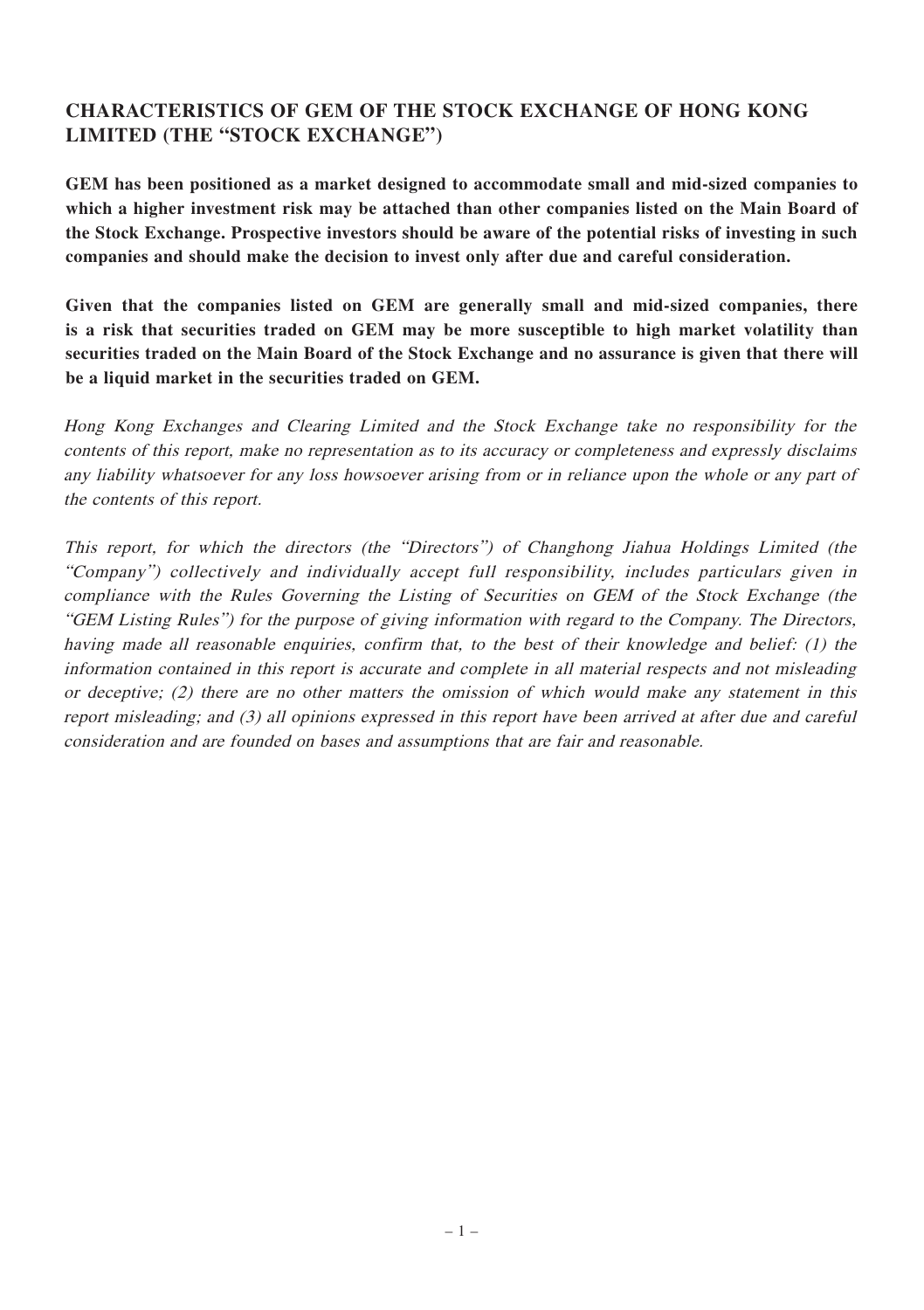## **UNAUDITED INTERIM RESULTS**

The board of directors of the Company (the "Board") is pleased to announce the unaudited condensed consolidated interim results of the Company and its subsidiaries (together, the "Group") for the three months and six months ended 30 June 2018 together with the unaudited comparative figures for the respective corresponding periods in 2017 as follows:

# **CONDENSED CONSOLIDATED STATEMENT OF PROFIT OR LOSS AND OTHER COMPREHENSIVE INCOME**

For the three months and six months ended 30 June 2018

|                                                              |                | For the three months |                 | For the six months |                 |
|--------------------------------------------------------------|----------------|----------------------|-----------------|--------------------|-----------------|
|                                                              |                | ended 30 June        |                 | ended 30 June      |                 |
|                                                              |                | 2018                 | 2017            | 2018               | 2017            |
|                                                              | <b>Notes</b>   | <b>HK\$'000</b>      | <b>HK\$'000</b> | <b>HK\$'000</b>    | <b>HK\$'000</b> |
|                                                              |                | (Unaudited)          | (Unaudited)     | (Unaudited)        | (Unaudited)     |
| Revenue                                                      | $\mathfrak{2}$ | 5,037,742            | 4,788,817       | 10,266,649         | 9,562,080       |
| Cost of sales                                                |                | (4,824,421)          | (4,593,562)     | (9,861,821)        | (9, 197, 876)   |
| Gross profit                                                 |                | 213,321              | 195,255         | 404,828            | 364,204         |
| Other income                                                 |                | 6,950                | 1,198           | 10,125             | 2,419           |
| Administrative expenses                                      |                | (41, 895)            | (31,939)        | (72, 810)          | (62,310)        |
| Distribution and selling expenses                            |                | (60, 016)            | (62, 836)       | (127,308)          | (128, 531)      |
| Finance cost                                                 |                | (12,755)             | (11, 919)       | (22, 499)          | (18, 559)       |
| Profit from operation                                        | 4              | 105,605              | 89,759          | 192,336            | 157,223         |
| Income tax expense                                           | 5              | (30, 657)            | (19, 825)       | (56, 188)          | (36, 921)       |
| Profit for the period                                        |                | 74,948               | 69,934          | 136,148            | 120,302         |
| Profit for the period attributed to owners of<br>the Company |                | 74,948               | 69,934          | 136,148            | 120,302         |
| Earnings per share                                           |                |                      |                 |                    |                 |
| Basic and diluted (HK cents)                                 | 6              | 2.92                 | 2.72            | 5.30               | 4.68            |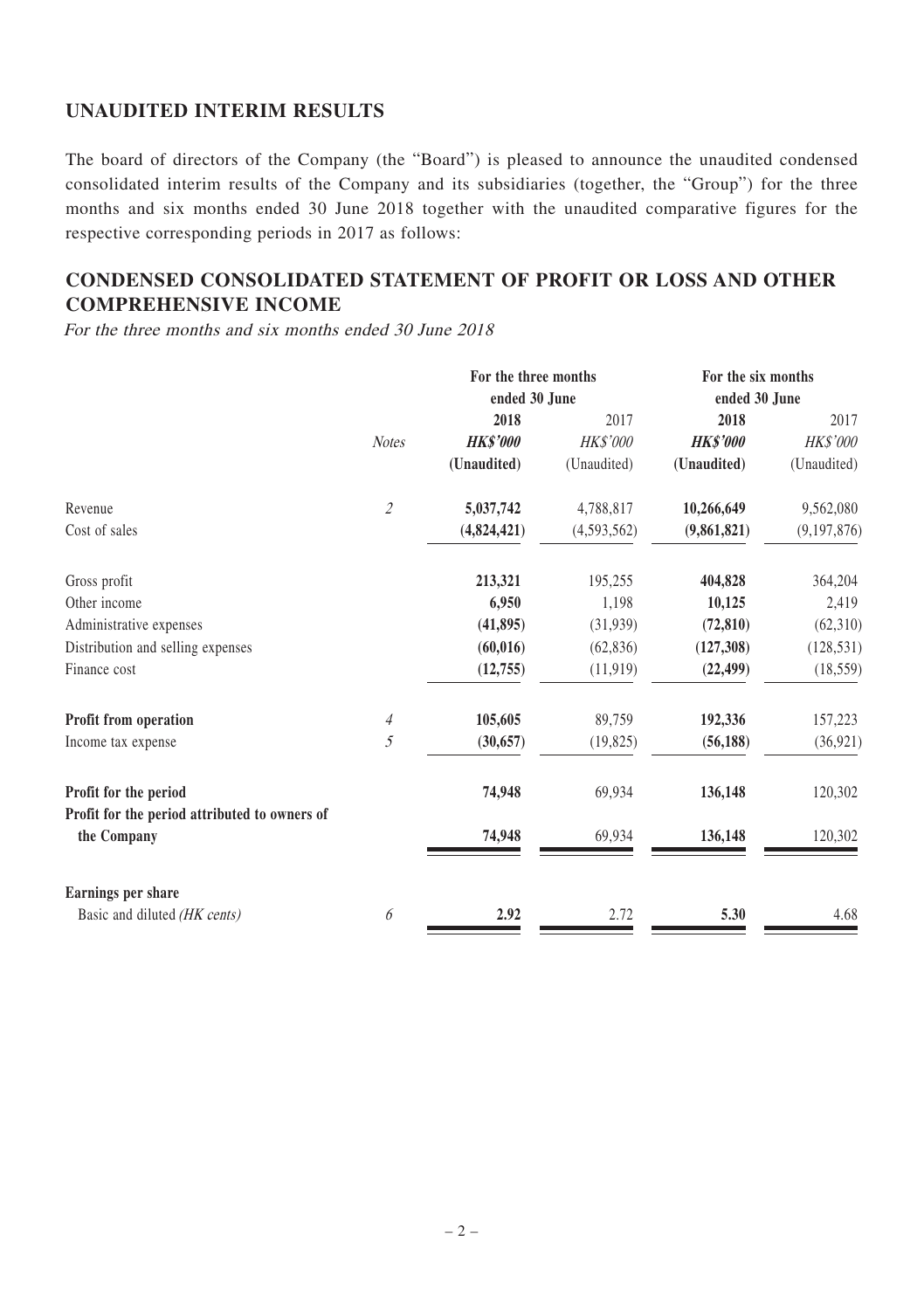# **CONDENSED CONSOLIDATED STATEMENT OF FINANCIAL POSITION**

As at 30 June 2018

|                                                             |                | 30 June                 | 31 December             |
|-------------------------------------------------------------|----------------|-------------------------|-------------------------|
|                                                             | <b>Notes</b>   | 2018<br><b>HK\$'000</b> | 2017<br><b>HK\$'000</b> |
|                                                             |                | (Unaudited)             | (Audited)               |
|                                                             |                |                         |                         |
| <b>NON-CURRENT ASSETS</b>                                   |                |                         |                         |
| Plant and equipment                                         |                | 27,033                  | 29,255                  |
| Intangible assets                                           |                | 40,298                  | 34,515                  |
| Equity instrument at fair value through                     |                |                         |                         |
| other comprehensive income<br>Available-for-sale investment |                | 21,202                  | 21,384                  |
|                                                             |                |                         |                         |
|                                                             |                | 88,533                  | 85,154                  |
| <b>CURRENT ASSETS</b>                                       |                |                         |                         |
| Inventories                                                 |                | 1,799,938               | 1,976,801               |
| Trade and bills receivables                                 | $\overline{7}$ | 1,703,494               | 1,494,684               |
| Prepayments, deposits and other receivables                 |                | 100,470                 | 63,006                  |
| Amounts due from related companies                          |                | 5,004                   | 7,163                   |
| Trade deposits paid                                         |                | 496,360                 | 475,190                 |
| Pledged bank deposits                                       |                | 206,140                 | 130,400                 |
| Cash and bank balances                                      |                | 219,400                 | 467,245                 |
|                                                             |                | 4,530,806               | 4,614,489               |
| <b>CURRENT LIABILITIES</b>                                  |                |                         |                         |
| Trade and bills payables                                    | 8              | 1,378,938               | 2,043,973               |
| Other payables                                              |                | 302,341                 | 258,734                 |
| Tax payable                                                 |                | 8,974                   | 6,109                   |
| <b>Borrowings</b>                                           | 9              | 1,082,154               | 459,821                 |
| Amount due to related companies                             |                | 27,292                  | 6,778                   |
| Contract liabilities                                        |                | 140,017                 |                         |
| Customer deposits                                           |                |                         | 284,694                 |
|                                                             |                | 2,939,716               | 3,060,109               |
| <b>NET CURRENT ASSETS</b>                                   |                | 1,591,090               | 1,554,380               |
| TOTAL ASSET LESS CURRENT LIABILITIES                        |                | 1,679,623               | 1,639,534               |
| <b>NON-CURRENT LIABILITIES</b>                              |                |                         |                         |
| Government grants                                           |                | 3,617                   | 3,289                   |
| <b>NET ASSETS</b>                                           |                | 1,676,006               | 1,636,245               |
|                                                             |                |                         |                         |
| <b>CAPITAL AND RESERVES</b>                                 |                |                         |                         |
| Share capital                                               |                | 36,366<br>27,897        | 36,366                  |
| Convertible preference shares<br>Reserves                   |                | 1,611,743               | 27,897<br>1,571,982     |
|                                                             |                |                         |                         |
| <b>TOTAL EQUITY</b>                                         |                | 1,676,006               | 1,636,245               |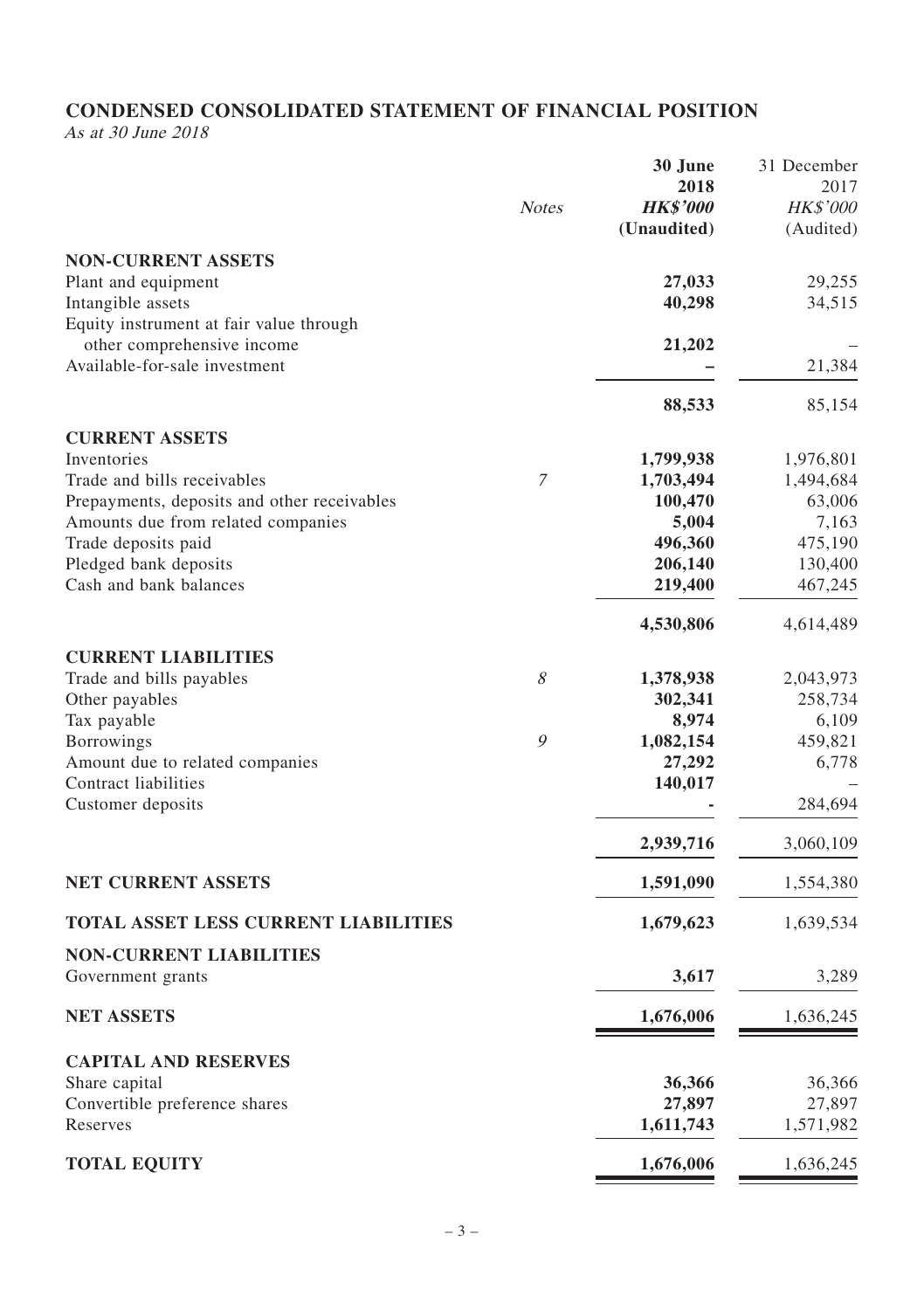# **CONDENSED CONSOLIDATED STATEMENT OF CHANGES IN EQUITY**

For the six months ended 30 June 2018

|                                                                    | For the six months<br>ended 30 June |                 |
|--------------------------------------------------------------------|-------------------------------------|-----------------|
|                                                                    | 2018                                | 2017            |
|                                                                    | <b>HK\$'000</b>                     | <b>HK\$'000</b> |
|                                                                    | (Unaudited)                         | (Unaudited)     |
| As at 1 January                                                    | 1,636,245                           | 1,357,185       |
| Dividend payment                                                   | (77, 116)                           | (77, 116)       |
| (Decrease)/Increase in exchange differences arising on translation | (19,271)                            | 47,315          |
| Net profit for the period attributable to shareholders             | 136,148                             | 120,302         |
| As at 30 June                                                      | 1,676,006                           | 1,447,686       |

# **CONDENSED CONSOLIDATED STATEMENT OF CASH FLOW**

For the six months ended 30 June 2018

| For the six months<br>ended 30 June |                 |  |
|-------------------------------------|-----------------|--|
|                                     |                 |  |
| <b>HK\$'000</b>                     | <b>HK\$'000</b> |  |
| (Unaudited)                         | (Unaudited)     |  |
| (1,216,278)                         | (786, 377)      |  |
| (87, 511)                           | (171, 347)      |  |
| 1,055,944                           | 913,685         |  |
| (247, 845)                          | (44, 039)       |  |
| 467,245                             | 253,282         |  |
| 219,400                             | 209,243         |  |
|                                     |                 |  |
| 219,400                             | 209,243         |  |
|                                     |                 |  |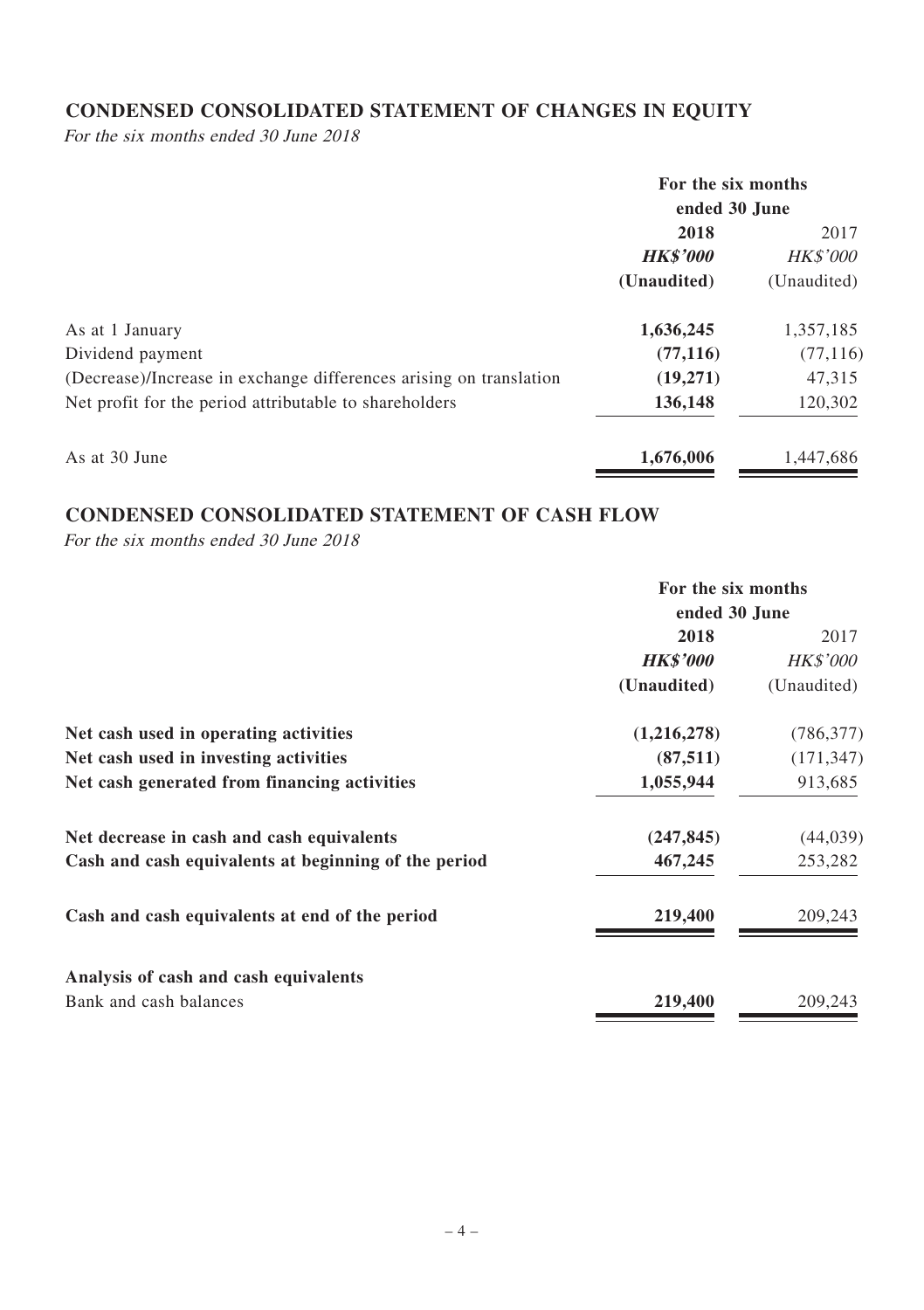# **NOTES TO THE CONDENSED CONSOLIDATED INTERIM FINANCIAL STATEMENTS**

For the six months ended 30 June 2018

#### **1. BASIS OF PREPARATION**

The unaudited quarterly financial statements have been prepared in accordance with Hong Kong Financial Reporting Standards ("HKFRSs") issued by the Hong Kong Institute of Certified Public Accountants (the "HKICPA"). In addition, these financial statements include applicable disclosures required by the GEM Listing Rules and by the Hong Kong Companies Ordinance (Cap. 622).

The unaudited consolidated results for the six months ended 30 June 2018 have not been audited by the external auditors of the Company but have been reviewed by the audit committee of the Company.

The accounting policies and basis of preparation used in the preparation of the unaudited condensed consolidated results are consistent with those used in the Company's annual financial statements for the year ended 31 December 2017, except for the new amendments to HKFRSs issued by the HKICPA that the Group has applied, for the first time, for the preparation of the Group's condensed consolidated financial statements:

| HKFRS 9               | <b>Financial Instruments</b>                                        |
|-----------------------|---------------------------------------------------------------------|
| HKFRS 15              | Revenue from Contracts with Customers and<br>the related Amendments |
| $HK(IFRIC) - Int 22$  | Foreign Currency Transactions and Advance Consideration             |
| Amendments to HKFRS 2 | Classification and Measurement of Share-based                       |
|                       | <b>Payment Transactions</b>                                         |
| Amendments to HKFRS 4 | Applying HKFRS9 Financial Instruments with HKFRS4                   |
|                       | <b>Insurance Contracts</b>                                          |
| Amendments to HKAS 28 | As part of the Annual Improvements to HKFRSs 2014-2016 Cycle        |
| Amendments to HKAS 40 | Transfers of Investment Property                                    |

The new and amendments to HKFRSs have been applied in accordance with the relevant transition provisions in the respective standards and amendments which results in changes in accounting policies, amounts reported and/or disclosures as described below.

#### **1.1 Impacts and changes in accounting policies of application on HKFRS 15 Revenue from Contracts with Customers**

The Group has applied HKFRS 15 for the first time in the current interim period. HKFRS 15 superseded HKAS 18 Revenue, HKAS 11 Construction Contracts and the related interpretations.

A contract liability represents the Group's obligation to transfer goods or services to a customer for which the Group has received consideration (or an amount of consideration is due) from the customer.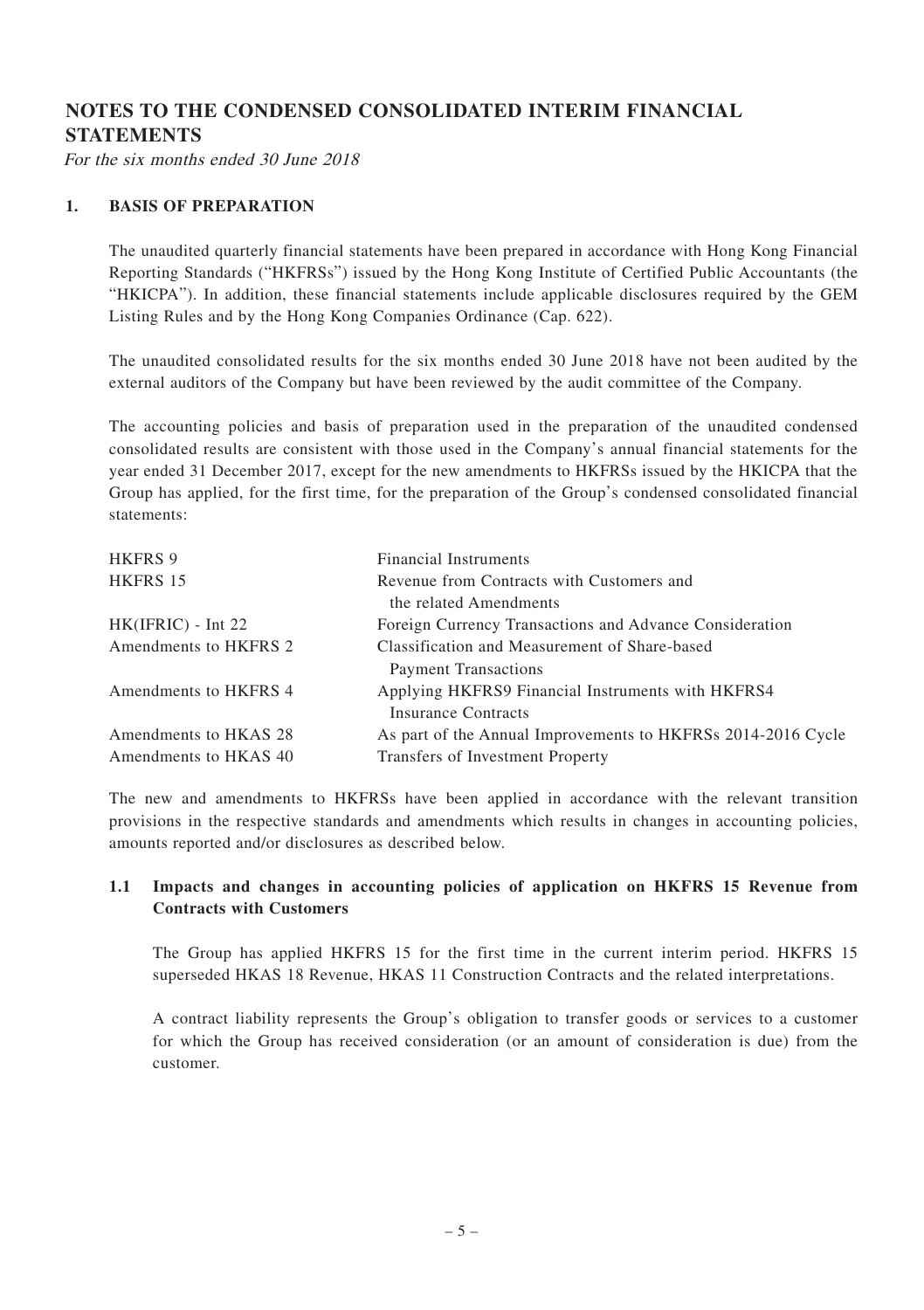#### **1.2 Impacts and changes in accounting policies of application on HKFRS 9 Financial Instruments**

In the current period, the Group has applied HKFRS 9 Financial Instruments and the related consequential amendments to other HKFRSs. HKFRS 9 introduces new requirements for 1) the classification and measurement of financial assets and financial liabilities, 2) expected credit losses ("ECL") for financial assets and 3) general hedge accounting.

The Group has applied HKFRS 9 in accordance with the transition provisions set out in HKFRS 9. i.e. applied the classification and measurement requirements (including impairment) retrospectively to instruments that have not been derecognised as at 1 January 2018 (date of initial application) and has not applied the requirements to instruments that have already been derecognised as at 1 January 2018. The difference between carrying amounts as at 31 December 2017 and the carrying amounts as at 1 January 2018 are recognised in the opening retained profits and other components of equity, without restating comparative information.

Accordingly, certain comparative information may not be comparable as comparative information was prepared under HKAS 39 Financial Instruments: Recognition and Measurement.

#### 1.2.1 Key changes in accounting policies resulting from application of HKFRS 9

#### Classification and measurement of financial assets

Trade receivables arising from contracts with customers are initially measured in accordance with HKFRS 15.

All recognised financial assets that are within the scope of HKFRS 9 are subsequently measured at amortised cost or fair value, including unquoted equity investments measured at cost less impairment under HKAS 39.

Equity instrument designated as at fair value through other comprehensive income ("FVTOCI")

At the date of initial application, the Group may make an irrevocable election (on an instrument-by-instrument basis) to designate investments in equity instruments as at FVTOCI.

Investments in equity instruments at FVTOCI are initially measured at fair value plus transaction costs. Subsequently, they are measured at fair value with gains and losses arising from changes in fair value recognised in OCI and accumulated in reserve; and are not subject to impairment assessment.

#### 1.2.2 Summary of effects arising from initial application of HKFRS 9

The Group elected to present in OCI for the fair value changes of its equity investment previously classified as available-for-sale investments, which related to unquoted equity investments previously measured at cost less impairment under HKAS 39. These investments are not held for trading and not expected to be sold in the foreseeable future. At the date of initial application of HKFRS 9, HK\$21,384,000 were reclassified from available-for-sale investments to equity instruments at FVTOCI, which related to unquoted equity investments previously measured at cost less impairment under HKAS 39.

The application of the other new amendments to HKFRSs in the current interim period has had no material effect on the amounts reported in these condensed consolidated financial statements and/or disclosures set out in these condensed consolidated financial statements.

The Group has not early adopted any other standard, amendment or interpretation that has been issued but is not yet effective.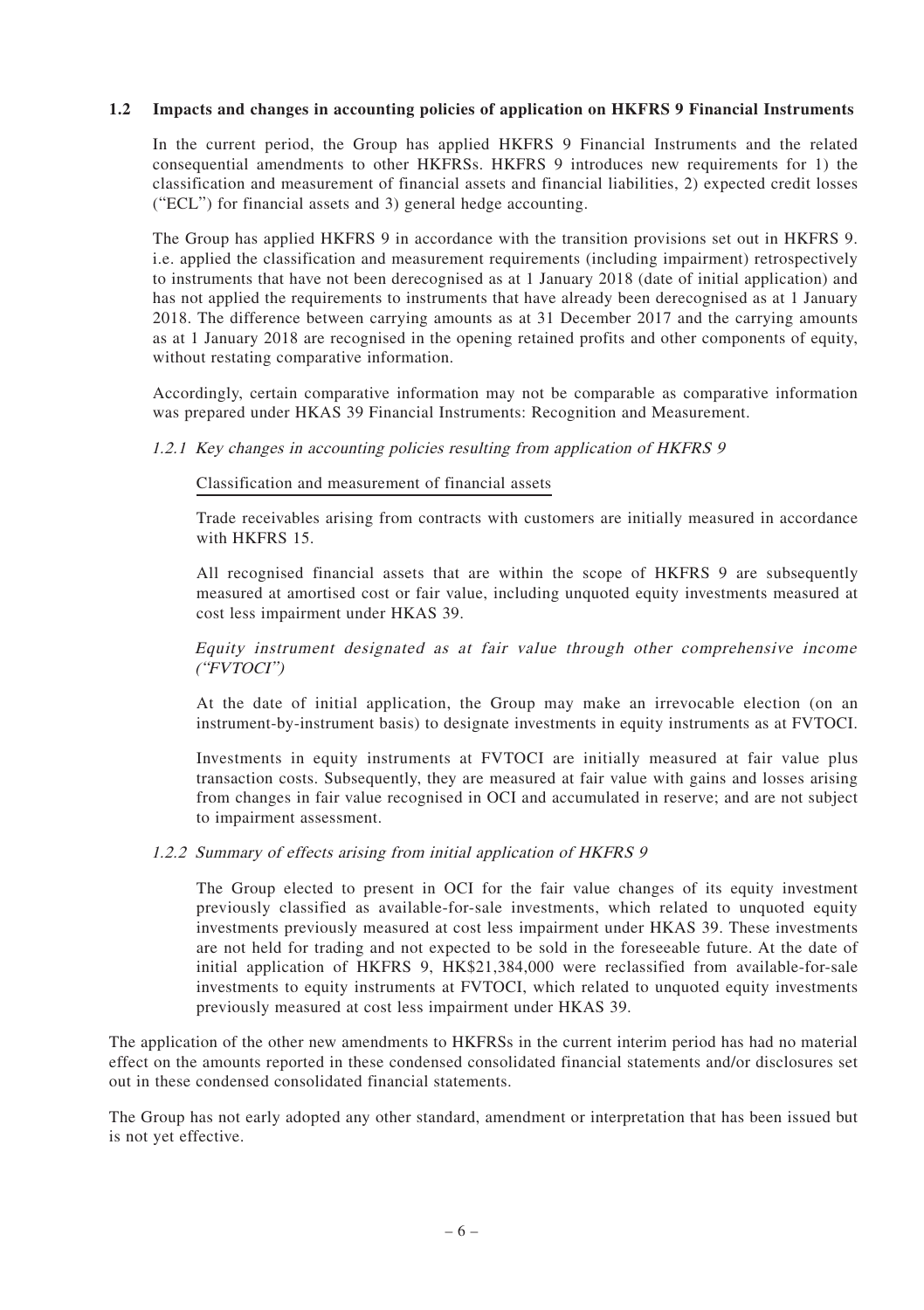#### **Comparative figures**

Certain comparative figures have been reclassified to conform to the current period's presentation. The Directors considered that the reclassification would result in more appropriate manner to reflect the core business of the Group. These reclassifications have no impact on the Group's total equity as at 30 June 2017 or the Group's profit or loss for the three months and six months ended 30 June 2017.

#### **2. REVENUE**

The principal activities of the Group are the provision of professional integrated information technology ("IT") solutions and services, and distribution of IT corporate products, digital products, own brand products and related parts and components.

Revenue represents net amount received and receivable for the sale of different types of IT products, self developed products provision of professional integrated IT solutions and services net of corresponding sales related taxes and rebate. The amounts of each significant category of revenue recognised in revenue for the six months ended 30 June 2018 and 2017 are as follows:

|                             | For the six months<br>ended 30 June |             |  |
|-----------------------------|-------------------------------------|-------------|--|
|                             |                                     |             |  |
|                             | 2018                                | 2017        |  |
|                             | <b>HK\$'000</b><br><b>HK\$'000</b>  |             |  |
|                             | (Unaudited)                         | (Unaudited) |  |
| Revenue                     |                                     |             |  |
| <b>IT Consumer Products</b> | 5,301,492                           | 4,801,719   |  |
| IT Corporate Products       | 3,233,507                           | 2,356,790   |  |
| Others                      | 1,731,650                           | 2,403,571   |  |
|                             | 10,266,649                          | 9,562,080   |  |
|                             |                                     |             |  |

#### **3. SEGMENT INFORMATION**

Information reported to the executive Directors or management of the Company, being the chief operating decision maker (the "CODM"), for the purposes of resource allocation and assessment of segment performance focuses on types of goods or services delivered or provided.

The Group's reportable and operating segments under HKFRS 8 are as follows:

- (a) IT Consumer Products distribution of IT consumer products which include mainly personal computers ("PC"), digital products and IT accessories.
- (b) IT Corporate Products distribution of IT corporate products which include mainly storage products, minicomputers, networking products, personal computer servers, intelligent building management system ("IBMS") products and unified communication and contact centre ("UC  $\&$ CC") products.
- (c) Others distribution of smartphones and development of its own brand products. The own brand products include but not limited to mobile location-based service ("LBS") products and provision of professional integrated IT solutions and services.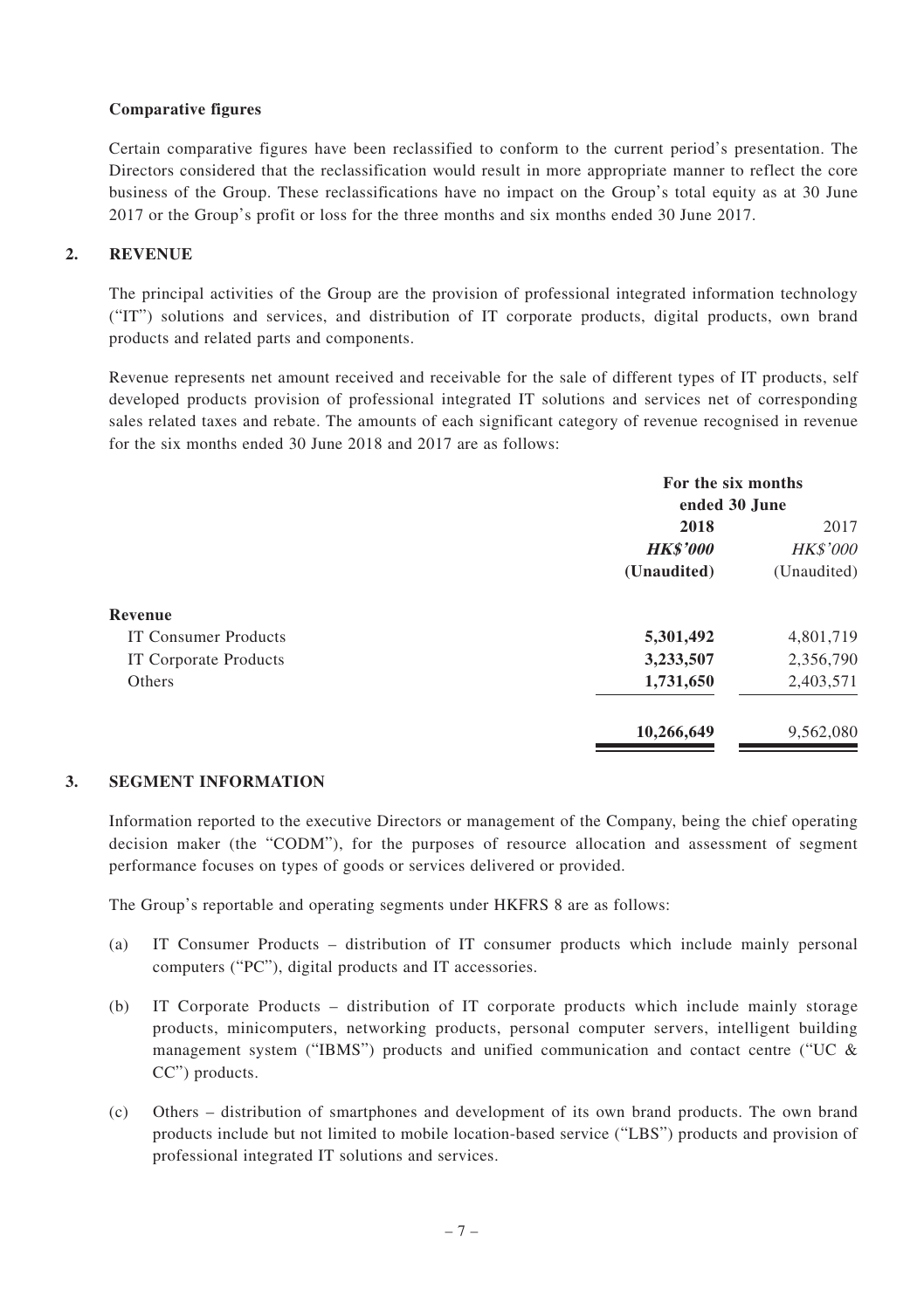Segment profit represents the profit earned by each segment without allocation of other income, finances cost as well as unallocated head office and corporate expenses. The measure reported to the CODM for the purposes of resource allocation and performance assessment.

The following is an analysis of the Group's revenue and results by reportable and operating segment for the six months ended 30 June 2018 and 2017:

|                                                              | For the six months ended 30 June 2018                               |                                                                      |                                                 |                                                |
|--------------------------------------------------------------|---------------------------------------------------------------------|----------------------------------------------------------------------|-------------------------------------------------|------------------------------------------------|
|                                                              | IT<br>Consumer<br><b>Products</b><br><b>HK\$'000</b><br>(Unaudited) | IТ<br>Corporate<br><b>Products</b><br><b>HK\$'000</b><br>(Unaudited) | <b>Others</b><br><b>HK\$'000</b><br>(Unaudited) | <b>Total</b><br><b>HK\$'000</b><br>(Unaudited) |
| Revenue<br>External sales                                    | 5,301,492                                                           | 3,233,507                                                            | 1,731,650                                       | 10,266,649                                     |
| Segment profit                                               | 111,561                                                             | 145,866                                                              | 13,793                                          | 271,220                                        |
| Other income<br>Finance costs<br>Unallocated head office and |                                                                     |                                                                      |                                                 | 10,125<br>(22, 499)                            |
| corporate expenses                                           |                                                                     |                                                                      |                                                 | (66, 510)                                      |
| Profit before tax                                            |                                                                     |                                                                      |                                                 | 192,336                                        |

| For the six months ended 30 June 2017 |  |
|---------------------------------------|--|
|---------------------------------------|--|

|                                                   | IT              | IT              |                 |                 |
|---------------------------------------------------|-----------------|-----------------|-----------------|-----------------|
|                                                   | Consumer        | Corporate       |                 |                 |
|                                                   | Products        | Products        | Others          | Total           |
|                                                   | <b>HK\$'000</b> | <b>HK\$'000</b> | <b>HK\$'000</b> | <b>HK\$'000</b> |
|                                                   | (Unaudited)     | (Unaudited)     | (Unaudited)     | (Unaudited)     |
| Revenue                                           |                 |                 |                 |                 |
| External sales                                    | 4,801,719       | 2,356,790       | 2,403,571       | 9,562,080       |
| Segment profit                                    | 98,668          | 115,244         | 16,279          | 230,191         |
| Other income                                      |                 |                 |                 | 2,419           |
| Finance costs                                     |                 |                 |                 | (18, 559)       |
| Unallocated head office and<br>corporate expenses |                 |                 |                 | (56, 828)       |
|                                                   |                 |                 |                 |                 |
| Profit before tax                                 |                 |                 |                 | 157,223         |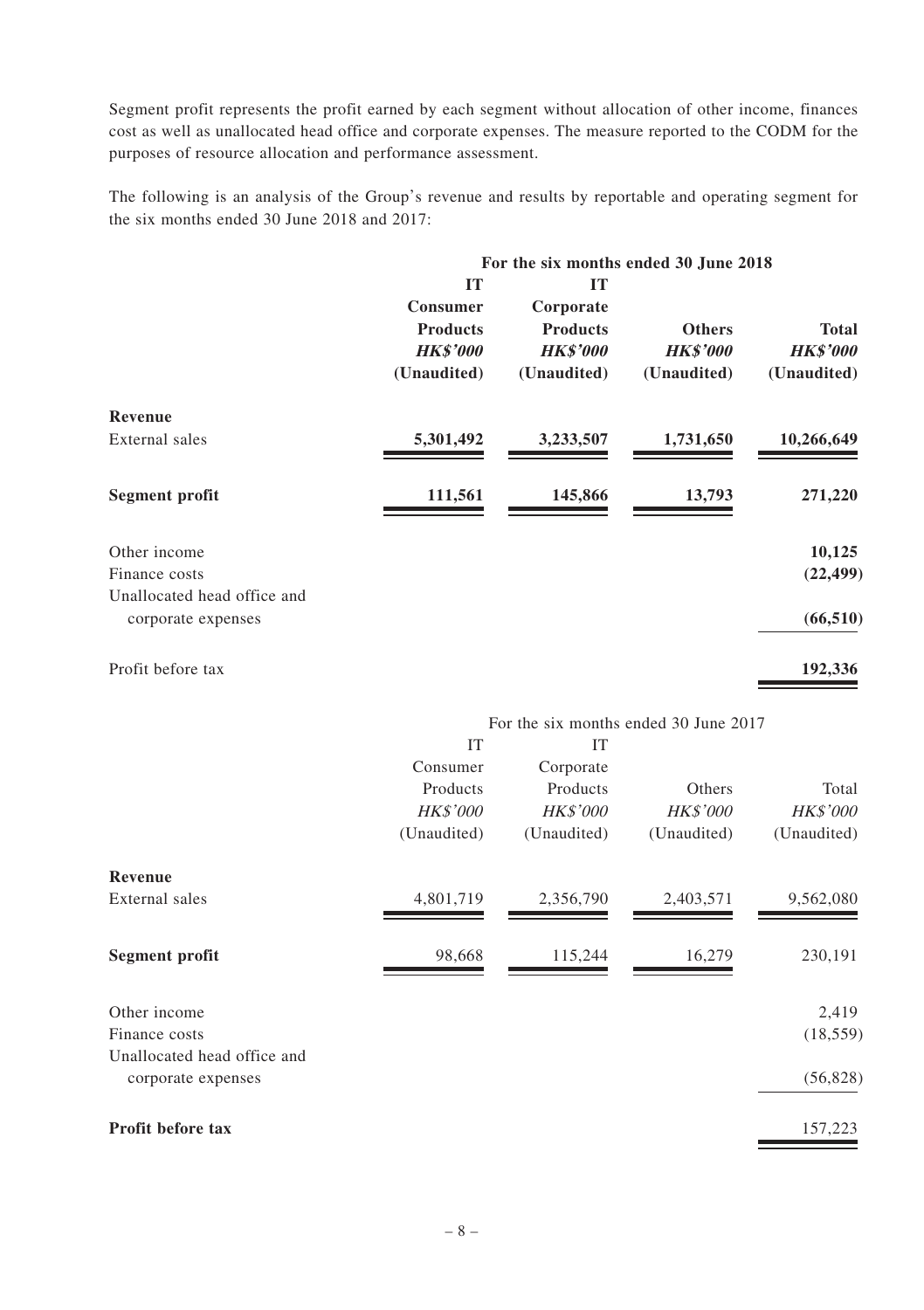#### **Geographical information**

The following provides an analysis of the Group's sales by geographical market for the six months ended 30 June 2018 and 2017, based on the origin of the goods:

|                 | For the six months<br>ended 30 June |                 |
|-----------------|-------------------------------------|-----------------|
|                 | 2018                                | 2017            |
|                 | <b>HK\$'000</b>                     | <b>HK\$'000</b> |
|                 | (Unaudited)                         | (Unaudited)     |
| Mainland, China | 10,168,612                          | 9,535,218       |
| Other regions   | 98,037                              | 26,862          |
|                 | 10,266,649                          | 9,562,080       |

#### **4. PROFIT FROM OPERATION**

The Group's profit from operation has been arrived at after charging for the six months ended 30 June 2018 and 2017:

|                                              | For the six months<br>ended 30 June |             |
|----------------------------------------------|-------------------------------------|-------------|
|                                              | 2018                                | 2017        |
|                                              | <b>HK\$'000</b><br><b>HK\$'000</b>  |             |
|                                              | (Unaudited)                         | (Unaudited) |
| Cost of inventories recognized as an expense | 9,861,821                           | 9,197,876   |
| Depreciation                                 | 1,503                               | 1.909       |
| Staff cost including directors' emolument    |                                     |             |
| - Salary and related staff cost              | 101,708                             | 106.256     |
| $-$ Retirement benefits scheme contribution  | 10,566                              | 9.907       |
| Exchange (gain) loss, net                    | (97)                                | 786         |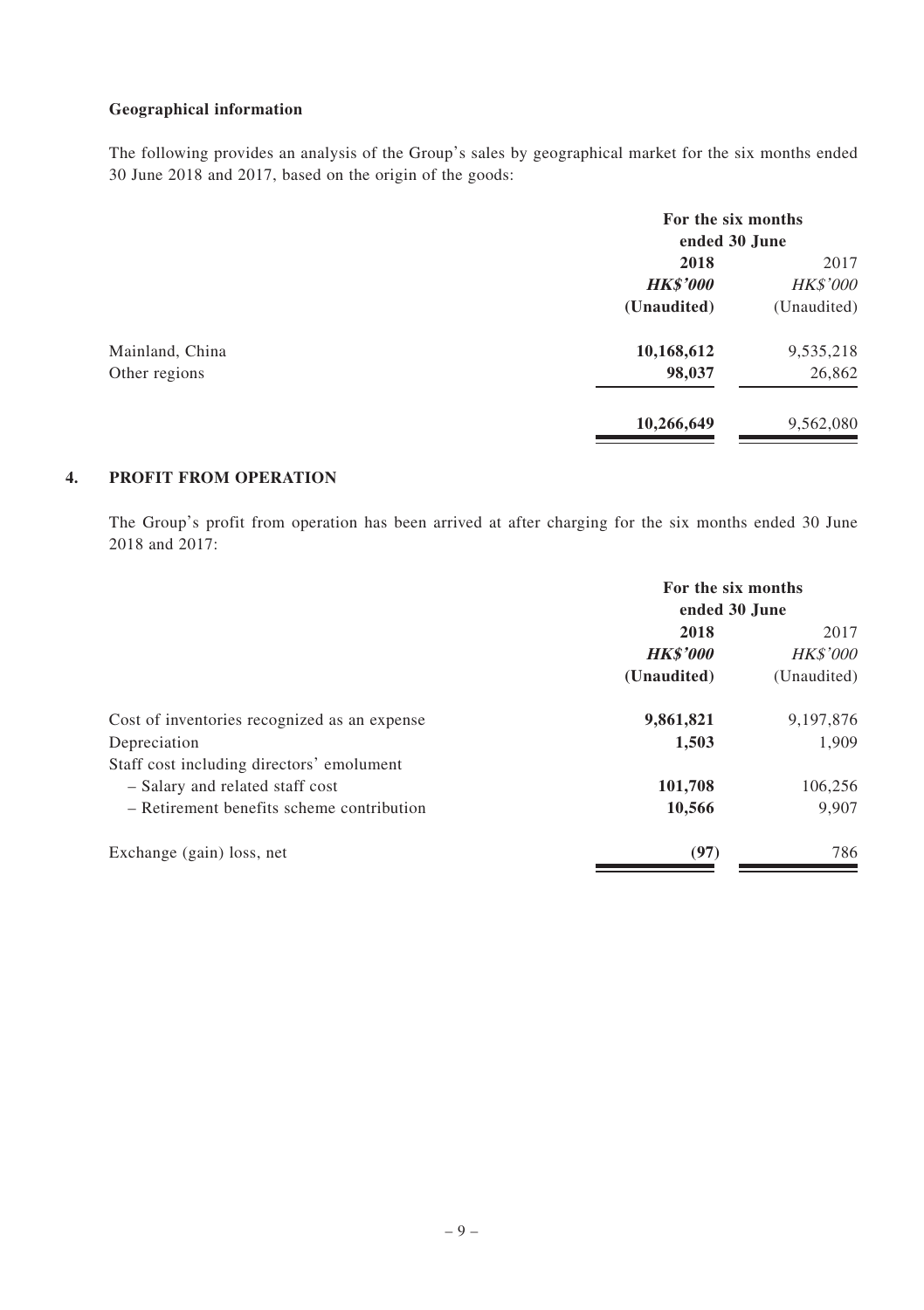#### **5. INCOME TAX EXPENSE**

Taxes on profit assessable elsewhere have been calculated at the rates of tax prevailing in the countries in which the Group operates, based on existing legislations, interpretations and practices in respect thereof.

Hong Kong Profits Tax is calculated at 16.5% of the estimated assessable profit for the six months ended 30 June 2018 and 2017.

Under the Law of the PRC on Enterprise Income Tax (the "EIT Law") and Implementation Regulation of the EIT Law, the tax rates of the Company's PRC subsidiaries is 25% for the six months ended 30 June 2018 and 2017.

The Group did not have any significant unprovided deferred tax liabilities (including withholding tax) in respect of the period.

#### **6. EARNINGS PER SHARE**

The calculation of the basic and diluted earnings per share attributable to owners of the Company is based on the following data:

|                                       | For the three months<br>ended 30 June |                 | For the six months<br>ended 30 June |                 |
|---------------------------------------|---------------------------------------|-----------------|-------------------------------------|-----------------|
|                                       | 2018                                  | 2017            | 2018                                | 2017            |
|                                       | <b>HK\$'000</b>                       | <b>HK\$'000</b> | <b>HK\$'000</b>                     | <b>HK\$'000</b> |
|                                       | (Unaudited)                           | (Unaudited)     | (Unaudited)                         | (Unaudited)     |
| <b>Earnings</b>                       |                                       |                 |                                     |                 |
| Profit for the period attributable to |                                       |                 |                                     |                 |
| owners of the Company                 | 74,948                                | 69,934          | 136,148                             | 120,302         |
|                                       | 2018                                  | 2017            | 2018                                | 2017            |
|                                       | $\bm{v}$                              | '000            | $\boldsymbol{v}$                    | '000'           |
| <b>Number of Share</b>                |                                       |                 |                                     |                 |
| Weighted average number of            |                                       |                 |                                     |                 |
| ordinary shares and convertible       |                                       |                 |                                     |                 |
| preference shares for the             |                                       |                 |                                     |                 |
| purpose of basic and diluted          |                                       |                 |                                     |                 |
| earnings per share                    | 2,570,520                             | 2,570,520       | 2,570,520                           | 2,570,520       |

As there were no potentially dilutive shares during the three months and the six months ended 30 June 2018 and 2017, the diluted earnings per share was same as basic earnings per share.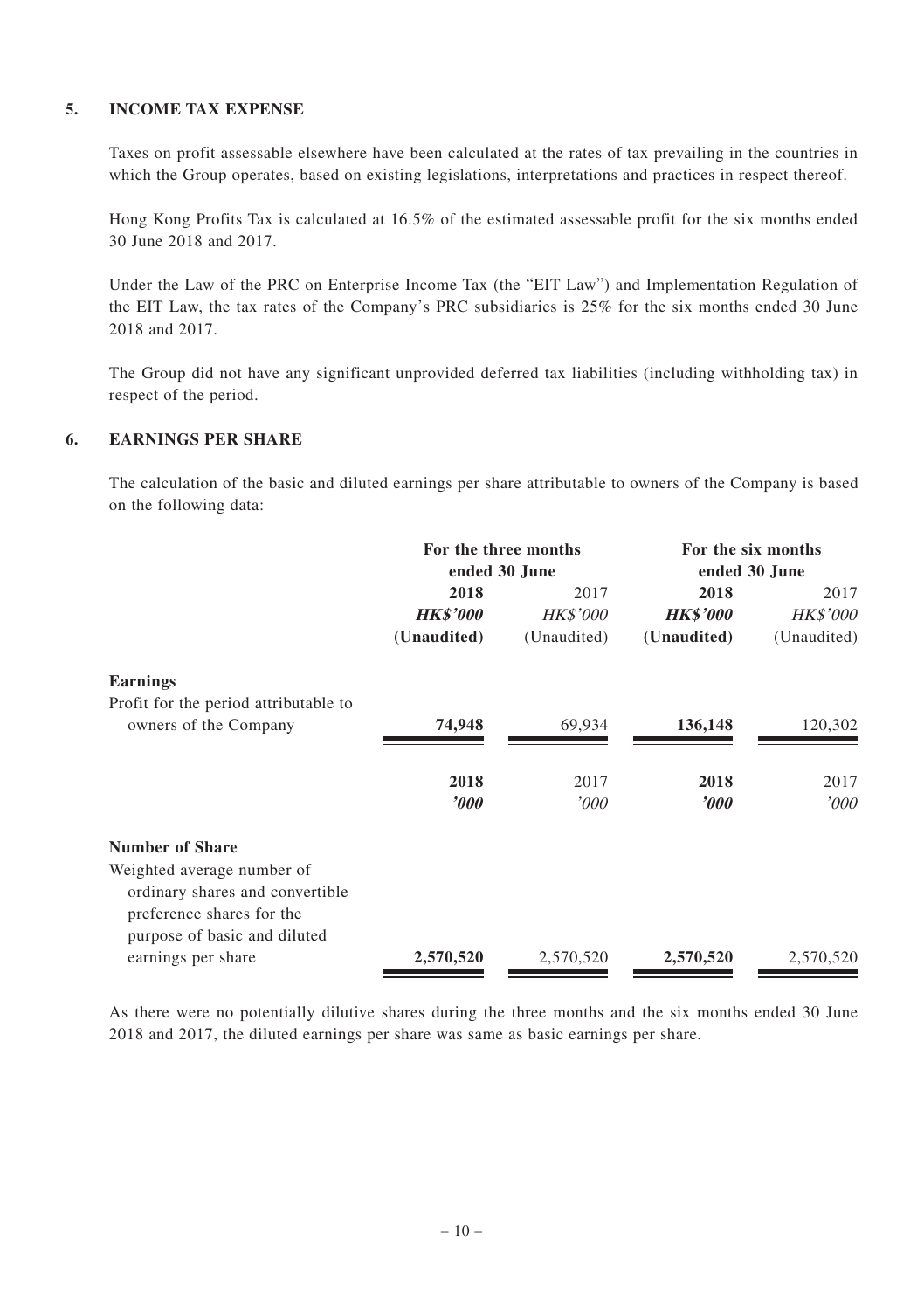#### **7. TRADE AND BILLS RECEIVABLES**

The Group allows a credit period ranging from  $30 - 180$  days to its third party trade customers. Before accepting any new customer, the Group assesses the potential customer's credit quality and defines credit limits by customer. Credit limits attributed to customers are reviewed twice a year.

The following is an aged analysis of trade and bills receivables, net of allowance for doubtful debts, based on invoice date at the end of the reporting period which approximated the respective revenue recognition dates:

|                 | As at           | As at           |
|-----------------|-----------------|-----------------|
|                 | 30 June         | 31 December     |
|                 | 2018            | 2017            |
|                 | <b>HK\$'000</b> | <b>HK\$'000</b> |
|                 | (Unaudited)     | (Audited)       |
| Within 3 months | 1,374,937       | 1,320,741       |
| 4 to 6 months   | 212,633         | 66,621          |
| 7 to 12 months  | 59,205          | 56,975          |
| Over 1 year     | 56,719          | 50,347          |
|                 | 1,703,494       | 1,494,684       |

#### **8. TRADE AND BILLS PAYABLES**

The ageing analysis of trade and bills payables, based on date of receipt of goods, is as follows:

|                 | As at           | As at           |
|-----------------|-----------------|-----------------|
|                 | 30 June         | 31 December     |
|                 | 2018            | 2017            |
|                 | <b>HK\$'000</b> | <b>HK\$'000</b> |
|                 | (Unaudited)     | (Audited)       |
| Within 3 months | 1,255,266       | 1,913,651       |
| 4 to 6 months   | 44,814          | 64,498          |
| 7 to 12 months  | 62,581          | 49,715          |
| Over 1 year     | 16,277          | 16,109          |
|                 | 1,378,938       | 2,043,973       |

The credit period on purchase of goods is ranging from 30 – 120 days. The Group has financial risk management policies in place to ensure that all payables are settled within the credit timeframe.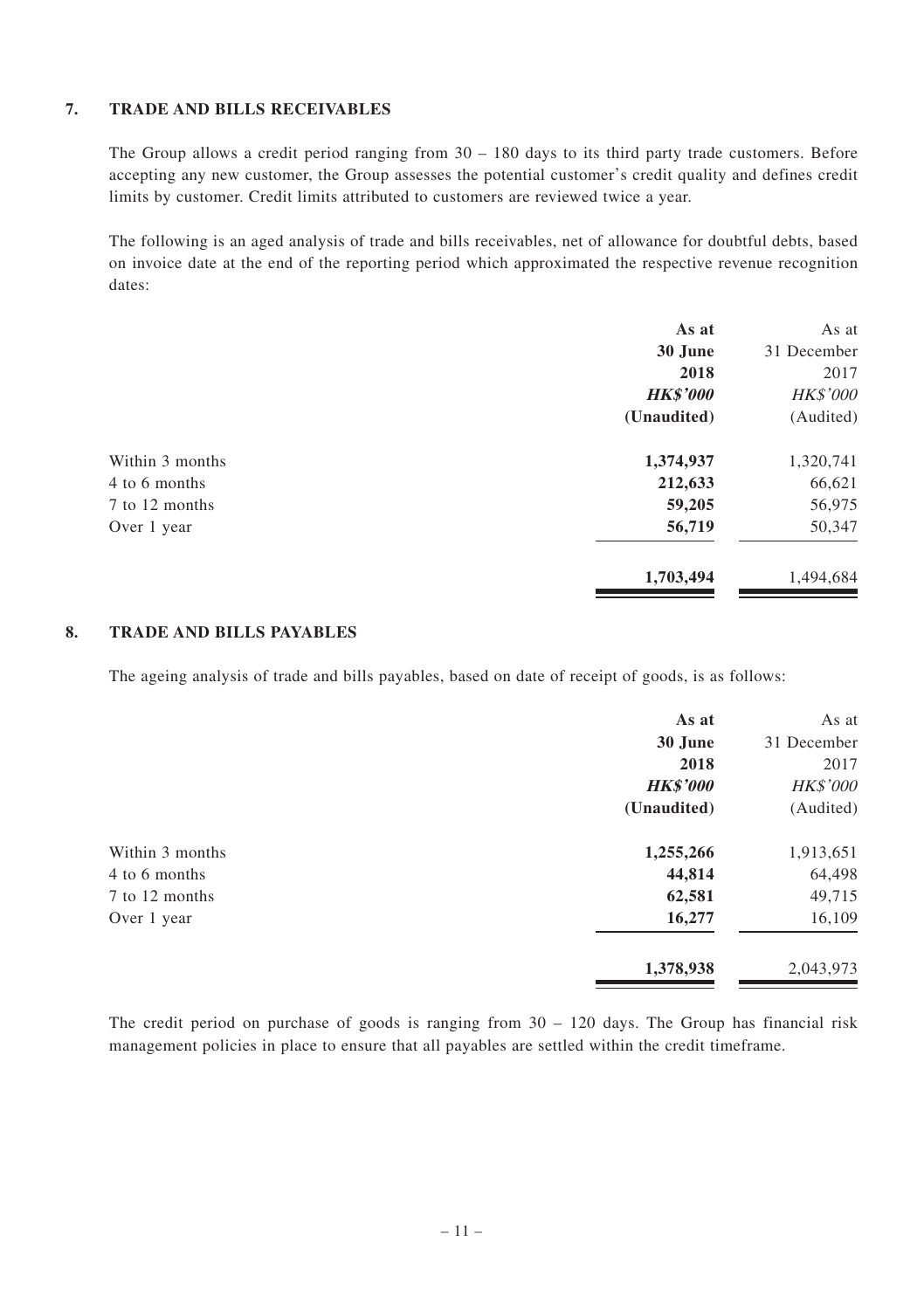## **9. BORROWINGS**

The following provides an analysis of the Group's borrowings:

|                               | As at           | As at           |
|-------------------------------|-----------------|-----------------|
|                               | 30 June         | 31 December     |
|                               | 2018            | 2017            |
|                               | <b>HK\$'000</b> | <b>HK\$'000</b> |
|                               | (Unaudited)     | (Audited)       |
| Loan from a fellow subsidiary | 237,220         | 47,853          |
| <b>Bank borrowings</b>        | 844,934         | 411,968         |
|                               | 1,082,154       | 459,821         |
| Secured                       | 326,521         |                 |
| Unsecured                     | 755,633         | 459,821         |
|                               | 1,082,154       | 459,821         |
| Carrying amount repayable*:   |                 |                 |
| Within one year               | 1,082,154       | 459,821         |

\* The amounts due are based on scheduled repayment dates set out in the loan agreements.

The loan from a fellow subsidiary represents the advance from Sichuan Changhong Group Finance Co., Ltd.(四川長虹集團財務有限公司) as at 30 June 2018. The balance was unsecured, bearing interest at a fixed rate at 5.05% per annum and repayable within one year.

The range of effective interest rates (which are also equal to contracted interest rates) due in the Group's borrowings for the period ended 30 June 2018 is fixed from 1.4% to 5.5% (2017: 3.9% to 5.0%).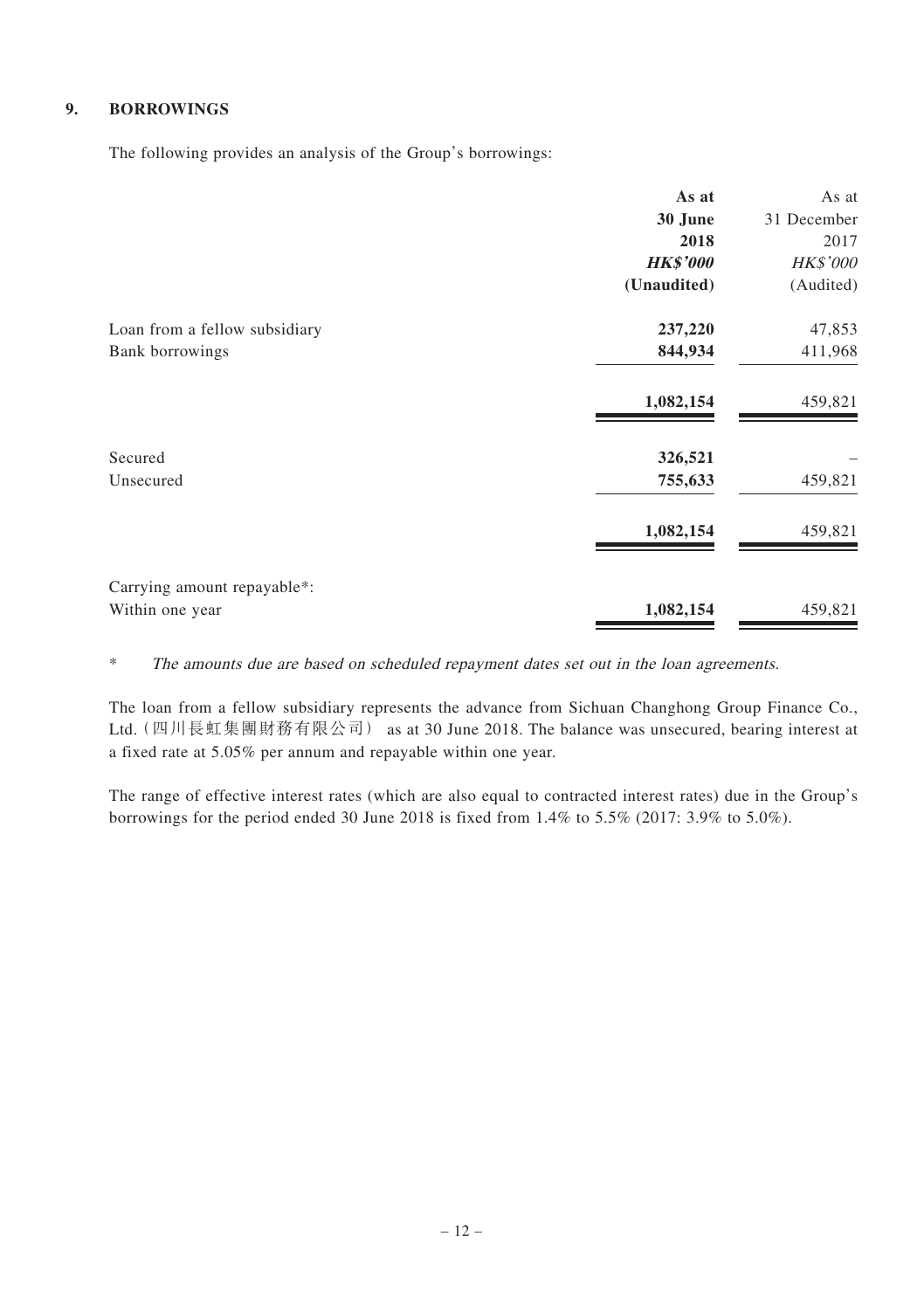# **DIVIDEND**

The Directors do not recommend the payment of any dividend for the six months ended 30 June 2018 (2017: Nil).

The payment of a final dividend of HK\$0.03 per share for the year ended 31 December 2017 had been resolved at the annual general meeting of the Company held on 18 May 2018. The date of payment was on 7 June 2018.

# **BUSINESS REVIEW**

In the first half of 2018, China's economic operation showed a good pattern of steady growth, expanded employment, moderate inflation and improved balance of payments. In the first half of the year, the Group continued to implement the management policy of "expanding omni-channel, being professional, developing new distribution and being a partner to help customer grow", promoted the upgrading planning and business mode innovation of internet distribution platform, and created an omni-channel network distribution platform. Besides, the Group conducted in-depth analysis and exploration of ISV (independent software supplier) channel resources and industrial informatization requirements to provide "transfer business to cloud" overall planning, solutions and professional services for the industry so as to promote the "Internet+" of traditional industry.

In the first half of 2018, the Group achieved a revenue of about HK\$10,266.64 million, an increase of 7.37% over the same period of the previous fiscal year. The gross profit rate was 3.94% in the first half of the year, up by about 0.13 percentage points over the same period of the previous fiscal year. In that first half of 2018, profit attributable to shareholders was about HK\$136.15 million, an increase of about 13.17% over the same period of the previous fiscal year, with a basic profit of HK\$5.30 cent per share, an increase of about HK\$0.62 cent per share over HK\$4.68 cent per share in the previous fiscal year.

The Group continues to strengthen informatization development and business process transformation and optimization to continuously improve operation management efficiency. It continues to adhere to strict credit management and accounts receivable management. Due to the expansion of e-commerce sales and the increase in sales of IT corporate products, both of which have longer accounts receivable collection period, the payment collection slowed down in the first half of the year, and the turnover of accounts receivable slowed down slightly compared with the same period of the previous fiscal year. In the first half of the year, the Group conducted strong cost control and the comprehensive cost rate was lower than that in the same period of last year, and the financial cost rate was the same as that in the same period of last year.

The analysis of the turnover and profit of the three reportable and operating segments of the Company for the six months ended 30 June 2018 is as follows (the fluctuation of exchange rate of Renminbi might affect the amount/percentage of the segment):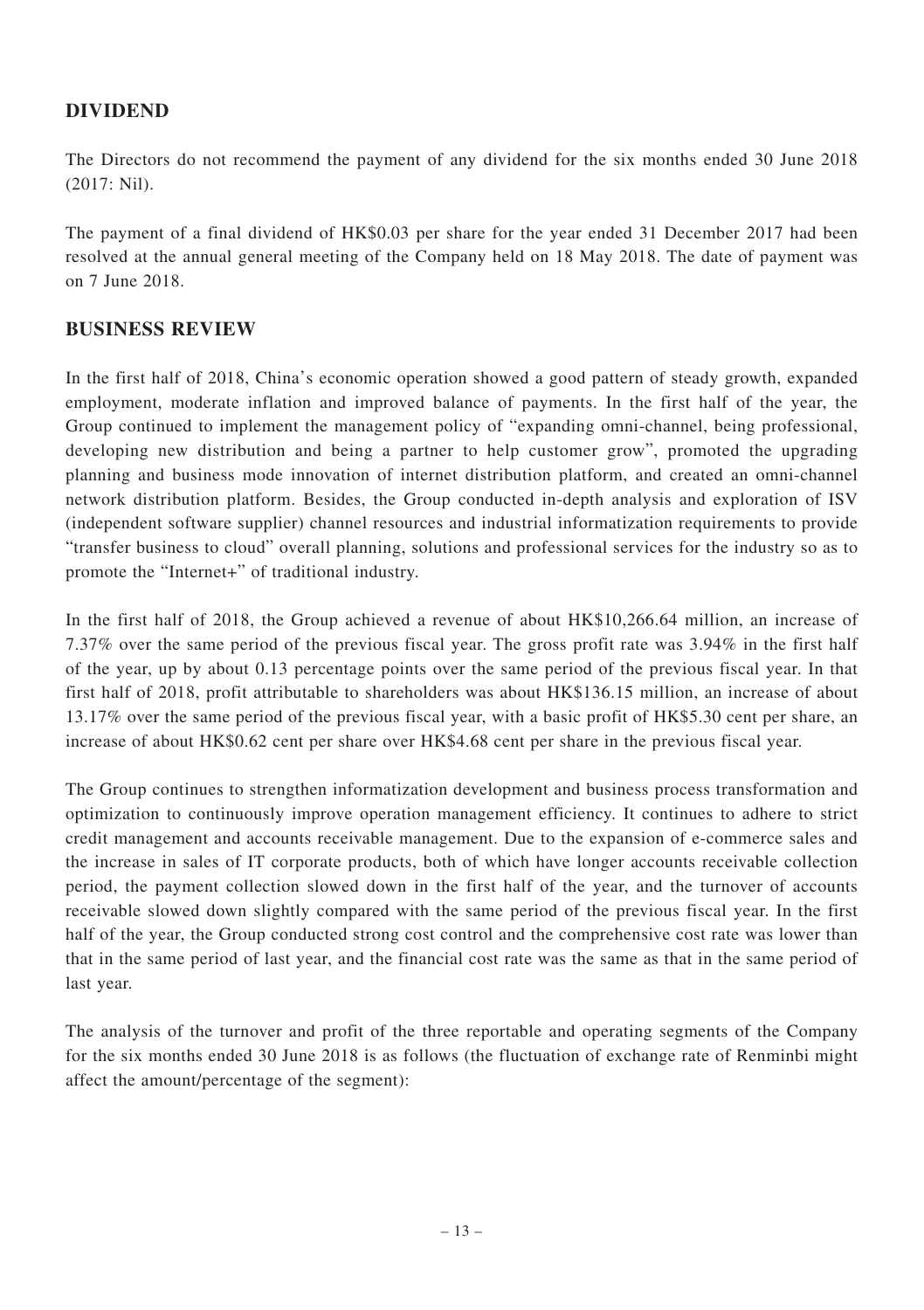**IT consumer products distribution business:** Although the PC market demand shrinks in the first half of the year, this business segment maintained a stable sales scale and market share cooperating with the manufacturer to conduct strategy adjustment to further expand the e-commerce cooperation. The internet distribution platform strengthens business planning and system optimization and upgrading, and accelerates product introduction and pipeline expansion. Its turnover rose to HK\$5,301.49 million, an increase of 10.41% over the same period of last year, and its profit increased to HK\$111.56 million by 13.07%.

**IT corporate products distribution business:** In the first half of the year, the sales scale and income of the business segment maintained a significant growth, it further explored the customer resources of the industry, fully expanded professional services and actively captured new market opportunities. Its turnover rose to HK\$3,233.51 million, representing an increase of 37.20% over the same period of last year, and its profit increased by 26.57% to HK\$145.87 million.

**Other businesses:** The business segment's turnover fell to HK\$1,731.65 million, representing a decrease of 27.96% over the same period of last year and its profit fell to HK\$13.79 million by 15.27% due to falling sales of smart phones.

# **OUTLOOK**

Looking forward to the future, the environment at home and abroad is still complex and fickle, but it remains unchanged that China's economic momentum tends to a good prospect. The Group will adhere to the management policy of "expanding omni-channel, being professional, developing new distribution and being a partner to help customer grow", use internet technology to integrate on-line and off-line resources, create an innovative internet distribution platform, and construct an omni-channel ecological system. Oriented to the demand of upstream and downstream customers, the enterprise-level business will enhance the two-way integration of channel resources and technological solution capability, promote the breadth and depth of channel cooperation category, and further strengthen the industry penetration and landing capability of cloud service so as to empower partners and create new value for shareholders.

# **LIQUIDITY AND FINANCIAL RESOURCES**

For the period under review, the Group's financial and liquidity positions remained healthy and stable. As at 30 June 2018, the Group's total interest-bearing borrowings amounted to approximately HK\$1,082.15 million and its cash and bank balances amounted to approximately HK\$219.40 million. Net current assets of the Group was approximately HK\$1,591.09 million. The management is confident that the Group's financial resources is sufficient for its daily operations. The Group did not have any charges on its fixed assets (2017: Nil). The net gearing ratio (total net debt/total shareholders' equity) of the Group as at 30 June 2018 was 1.75 times.

# **PLEDGE OF ASSETS**

The Group did not have any mortgage or charge over its fixed assets as at 30 June 2018 (2017: Nil).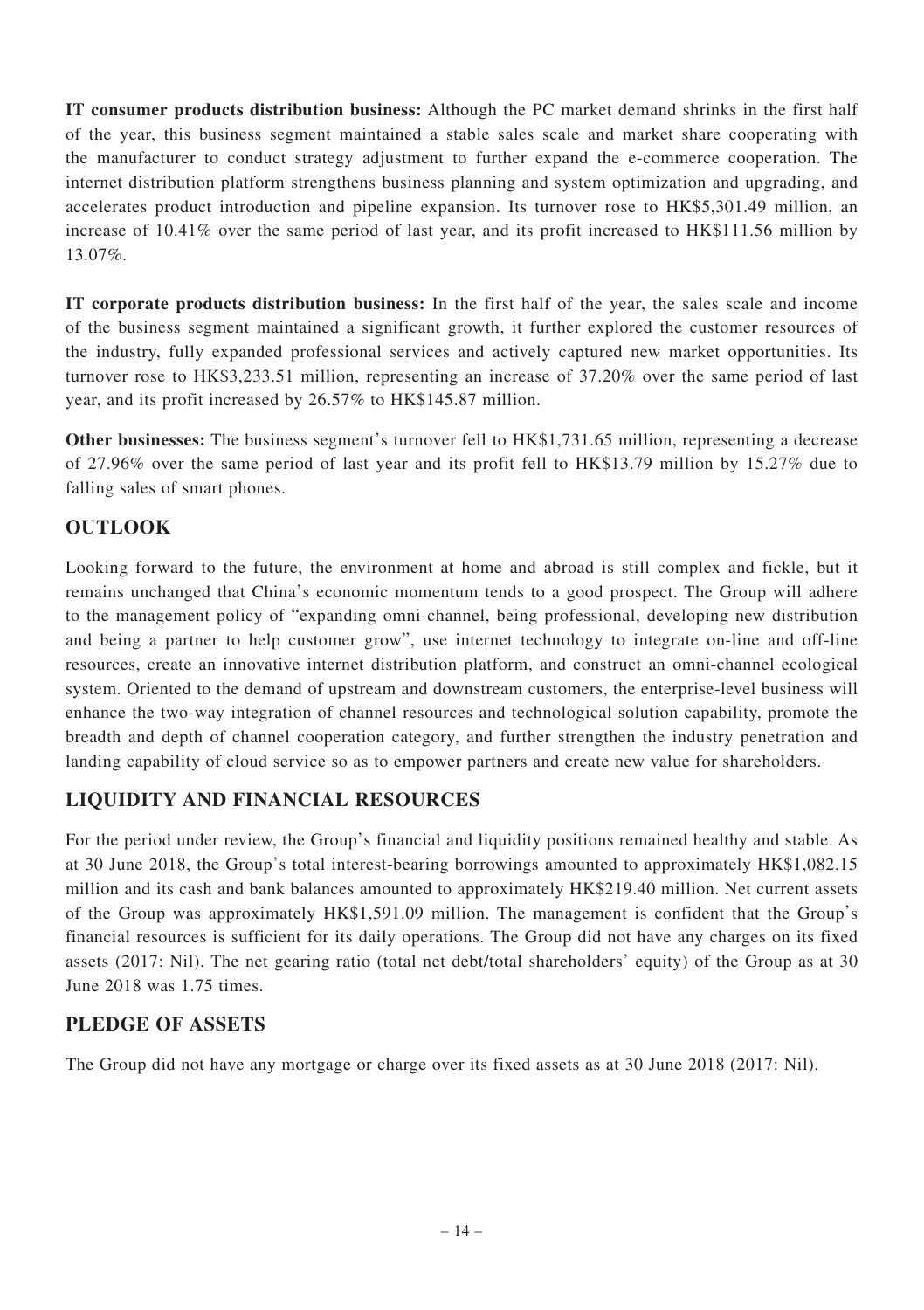#### **EXPOSURE TO FLUCTUATION IN EXCHANGE RATES AND RELATED HEDGES**

The Group's monetary assets and liabilities and transactions are principally denominated in Renminbi, Hong Kong dollars and United Stated dollars. As the spread of exchange rate of Renminbi is locked and the exchange rate between Hong Kong dollars and United States dollars is pegged, the Group believes its exposure to exchange risk is minimal. The Group had carried out the exchange rate lock to part of exposures. The Group will however continue to monitor the situation and assess whether any hedging arrangement is necessary.

As at 30 June 2018, the Group did not have any foreign currency investments which have been hedged by currency borrowings and other hedging instruments.

### **TREASURY POLICY**

Cash and bank deposits of the Group are either in Renminbi, Hong Kong dollars and United States dollars. The Group conducts its core business transaction mainly in Renminbi, Hong Kong dollars and United States dollars. Except the lock exchange agreement described above, the Group did not use any derivative instruments to hedge its foreign currency exposure as the Group considered its foreign currency exposure is insignificant.

### **CONTINGENT LIABILITIES**

As at 30 June 2018, the Group (i) endorsed certain bills receivable for the settlement of trade and other payables; and (ii) discounted certain bills receivable to banks for raising of cash. In the opinion of the directors of the Company, the Group has transferred the significant risks and rewards relating to these bills receivable, and the Group's obligations to the corresponding counterparties were discharged in accordance with the commercial practice in the PRC and the risk of default in payment of the endorsed and discounted bills receivable is low because all endorsed and discounted bills receivable are issued and guaranteed by the reputable banks in the PRC. As a result, the relevant assets and liabilities were not recognised in the consolidated financial statements. The maximum exposure to the Group that may result from the default of these endorsed and discounted bills receivable at the end of each reporting period are as follows:

|                                                                    | As at           | As at           |
|--------------------------------------------------------------------|-----------------|-----------------|
|                                                                    | 30 June         | 31 December     |
|                                                                    | 2018            | 2017            |
|                                                                    | <b>HK\$'000</b> | <b>HK\$'000</b> |
|                                                                    | (Unaudited)     | (Audited)       |
| Settlement of trade and other payables                             | 19,150          | 135,808         |
| Discounted bills for raising of cash                               | 199,337         | 274,380         |
| Outstanding endorsed and discounted bills receivable with recourse | 218,487         | 410,188         |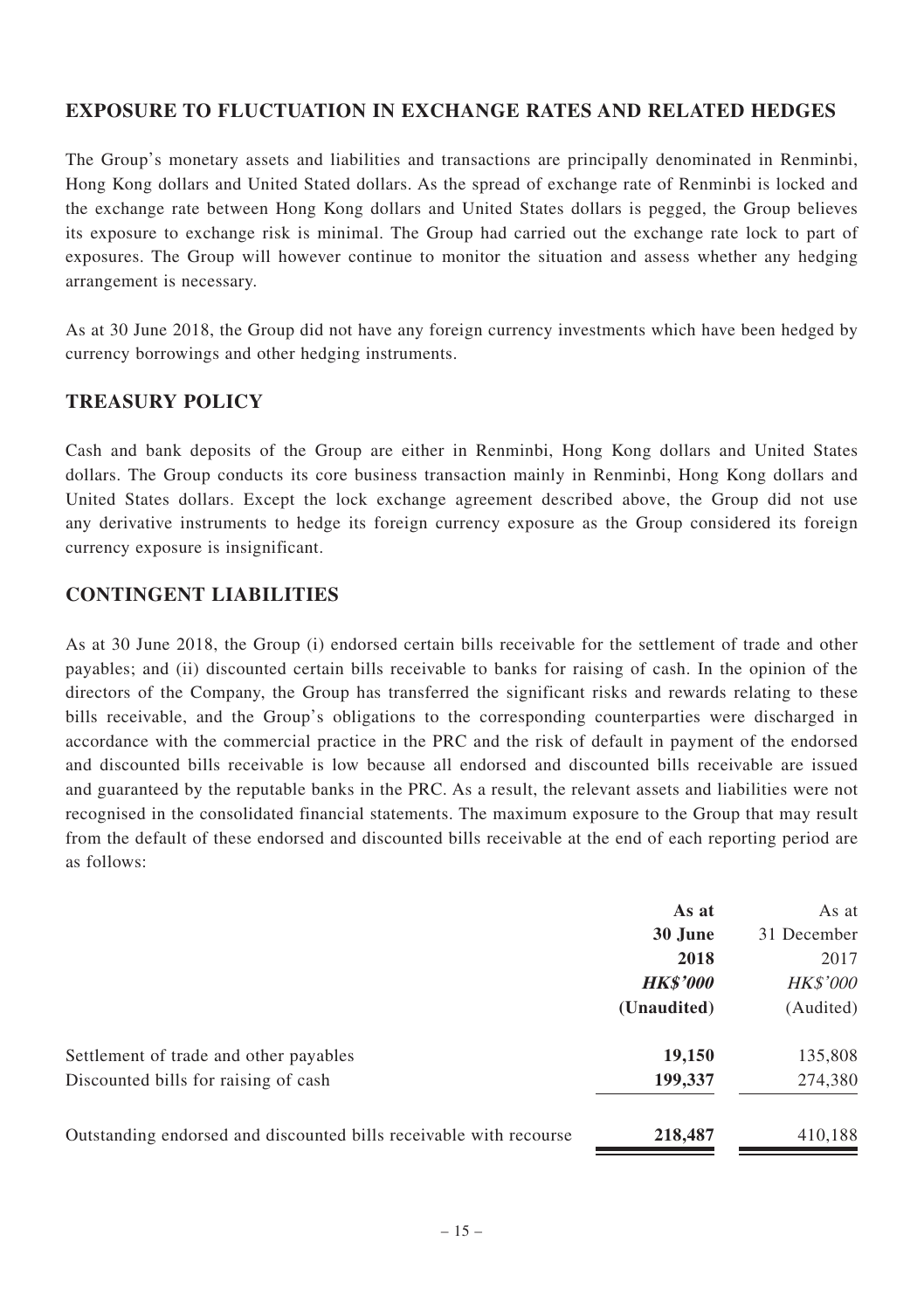As at 30 June 2018, the outstanding endorsed and discounted bills receivable are aged within 270 days (as at 31 December 2017: 180 days).

At 30 June 2018, the Company had also given guarantees to certain suppliers in relation to the subsidiaries' settlement of the respective payables. The maximum aggregate amounts payable to these suppliers under guarantee were approximately HK\$967,162,851.38 (as at 31 December 2017: HK\$613,710,000).

# **SIGNIFICANT INVESTMENTS, MATERIAL ACQUISITIONS AND DISPOSALS OF SUBSIDIARIES, ASSOCIATES AND JOINT VENTURES**

The Group did not have any significant investments, acquisitions or disposals of subsidiaries, associates and joint ventures during the six months ended 30 June 2018.

#### **FUTURE PLANS FOR MATERIAL INVESTMENTS AND CAPITAL ASSETS**

As at 30 June 2018, the Group had no material capital commitments and no future plans for material investments or capital assets.

#### **EVENTS AFTER THE REPORTING PERIOD**

There are no significant events that might affect the Group after the reporting period up to the date of this report.

#### **EMPLOYMENT AND REMUNERATION POLICY**

As at 30 June 2018, the total number of the Group's staff was 1,000 (as at 30 June 2017: 1,126). The Group remunerates its employees based on their performance, experience and prevailing industry practice. The Group provides retirement benefit for its employees in Hong Kong in form of mandatory provident fund, and pays social pension insurance and housing provident fund for its employees in China in accordance with the local laws and regulations.

#### **COMPLIANCE WITH THE CORPORATE GOVERNANCE CODE**

To the best knowledge of the Board, the Company had complied with the Corporate Governance Code as set out in Appendix 15 of the GEM Listing Rules throughout the six months ended 30 June 2018.

# **AUDIT COMMITTEE**

Pursuant to Rule 5.28 of the GEM Listing Rules, the Company established an audit committee with written terms of reference aligned with the provision of the code provisions set out in Appendix 15 of the GEM Listing Rules.

The primary responsibilities of the audit committee of the Company (the "Audit Committee") are to review and supervise the financial reporting process and internal control system of the Group. The members of the Audit Committee are Mr. Jonathan Chan Ming Sun (Chairman), Mr. Robert Ip Chun Chung, Mr. Sun Dongfeng and Mr. Cheng Yuk Kin.

The financial information in this report has not been reviewed or audited by the external auditor of the Company but the Audit Committee has reviewed the Group's results for the six months ended 30 June 2018.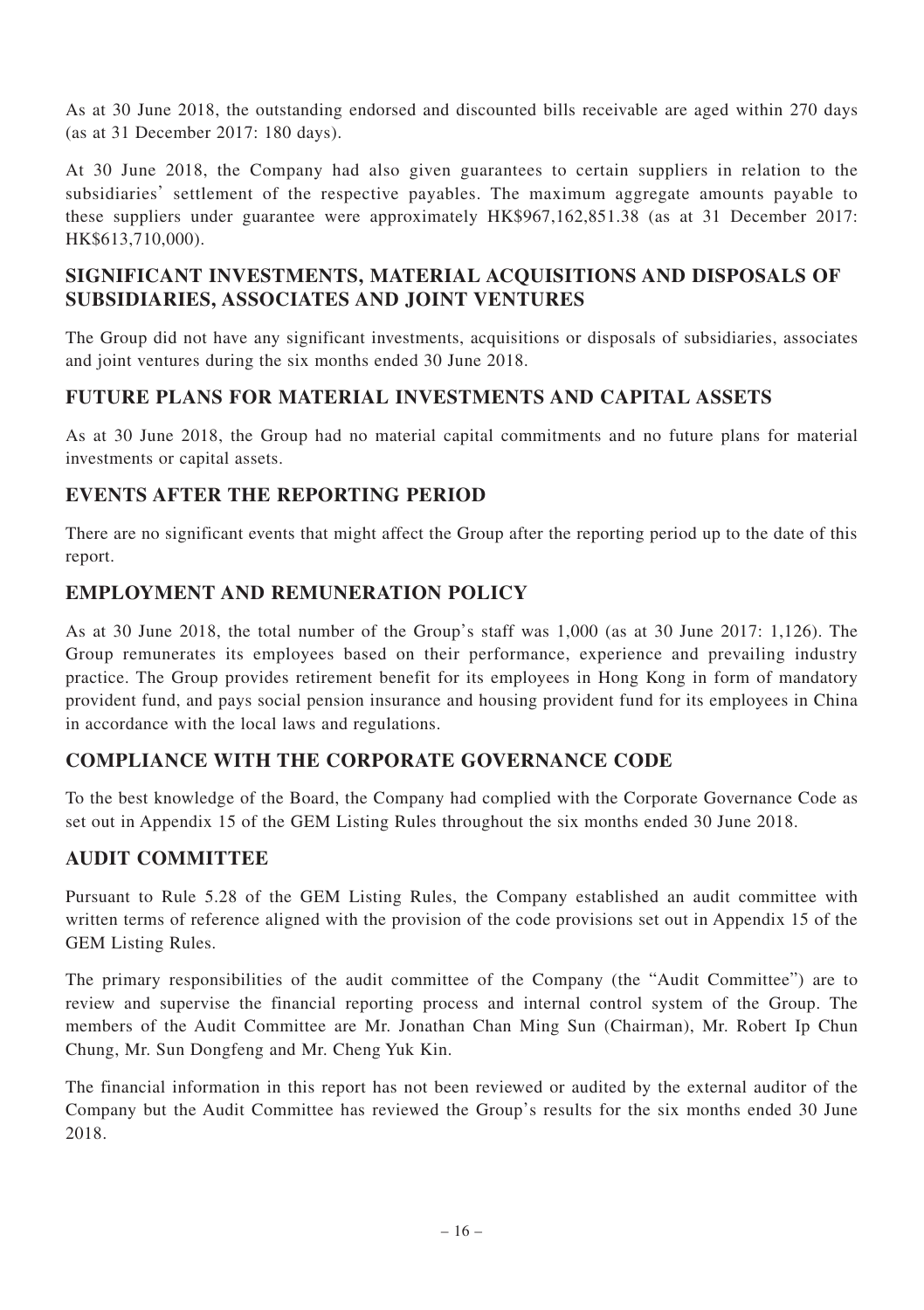### **REMUNERATION COMMITTEE**

The primary responsibilities of the remuneration committee of the Company (the "Remuneration Committee") are to review and make recommendation for the remuneration policy of the directors and senior management. The members of the Remuneration Committee are Mr. Jonathan Chan Ming Sun (Chairman), Mr. Robert Ip Chun Chung, Mr. Sun Dongfeng and Mr. Zhu Jianqiu.

#### **NOMINATION COMMITTEE**

The primary responsibilities of the nomination committee of the Company (the "Nomination Committee") are to formulate nomination policy and make recommendation to the Board on nomination and appointment of directors and board succession. The members of the Nomination Committee are Mr. Zhao Yong (Chairman), Mr. Robert Ip Chun Chung, Mr. Sun Dongfeng and Mr. Jonathan Chan Ming Sun.

#### **PURCHASE, SALE AND REDEMPTION OF THE COMPANY'S LISTED SECURITIES**

During the six months ended 30 June 2018, neither the Company nor any of its subsidiaries had purchased, sold or redeemed any of the Company's listed securities.

#### **INTERESTS OF THE DIRECTORS IN THE COMPANY**

As at 30 June 2018, the interests or short positions of the Directors and chief executive of the Company in the ordinary shares of the Company (the "Shares"), underlying Shares or debentures of the Company and its associated corporations (within the meaning of Part XV of the Securities and Futures Ordinance (Chapter 571 of the laws of Hong Kong) (the "SFO")) which are required (a) to be notified to the Company and the Stock Exchange pursuant to Divisions 7 and 8 of Part XV of the SFO (including interests or short positions which they are taken or deemed to have under such provisions of the SFO); or (b) pursuant to Section 352 of the SFO, to be entered in the register referred to therein; or (c) have to be notified to the Company and the Stock Exchange pursuant to the required standards of dealing by directors as referred to in Rule 5.46 of the GEM Listing Rules were as follows:

| <b>Name of Director</b>                 | Capacity                                | Number of<br>ordinary<br>shares held | Approximate<br>percentage of<br>interest |
|-----------------------------------------|-----------------------------------------|--------------------------------------|------------------------------------------|
| Mr. Zhu Jiangiu ("Mr. Zhu")<br>(Note 1) | Interest in a controlled<br>corporation | $82.415.762$ (L)                     | 5.67%                                    |

Note:

(1) Mr. Zhu is the sole shareholder of the Typical Faith Limited, which in turn held the 82,415,762 Shares.

Save as disclosed in this paragraph, as at 30 June 2018, none of the Directors or chief executive of the Company had interests in any securities of the Company or any of its associated corporations (within the meaning of Part XV of the SFO) which are required (a) to be notified to the Company and the Stock Exchange pursuant to Divisions 7 and 8 of Part XV of the SFO (including interests or short positions which they are taken or deemed to have under such provisions of the SFO); or (b) pursuant to section 352 of the SFO, to be entered in the register referred to therein; or (c) have to be notified to the Company and the Stock Exchange pursuant to the required standards of dealing by directors as referred to in Rule 5.46 of the GEM Listing Rules.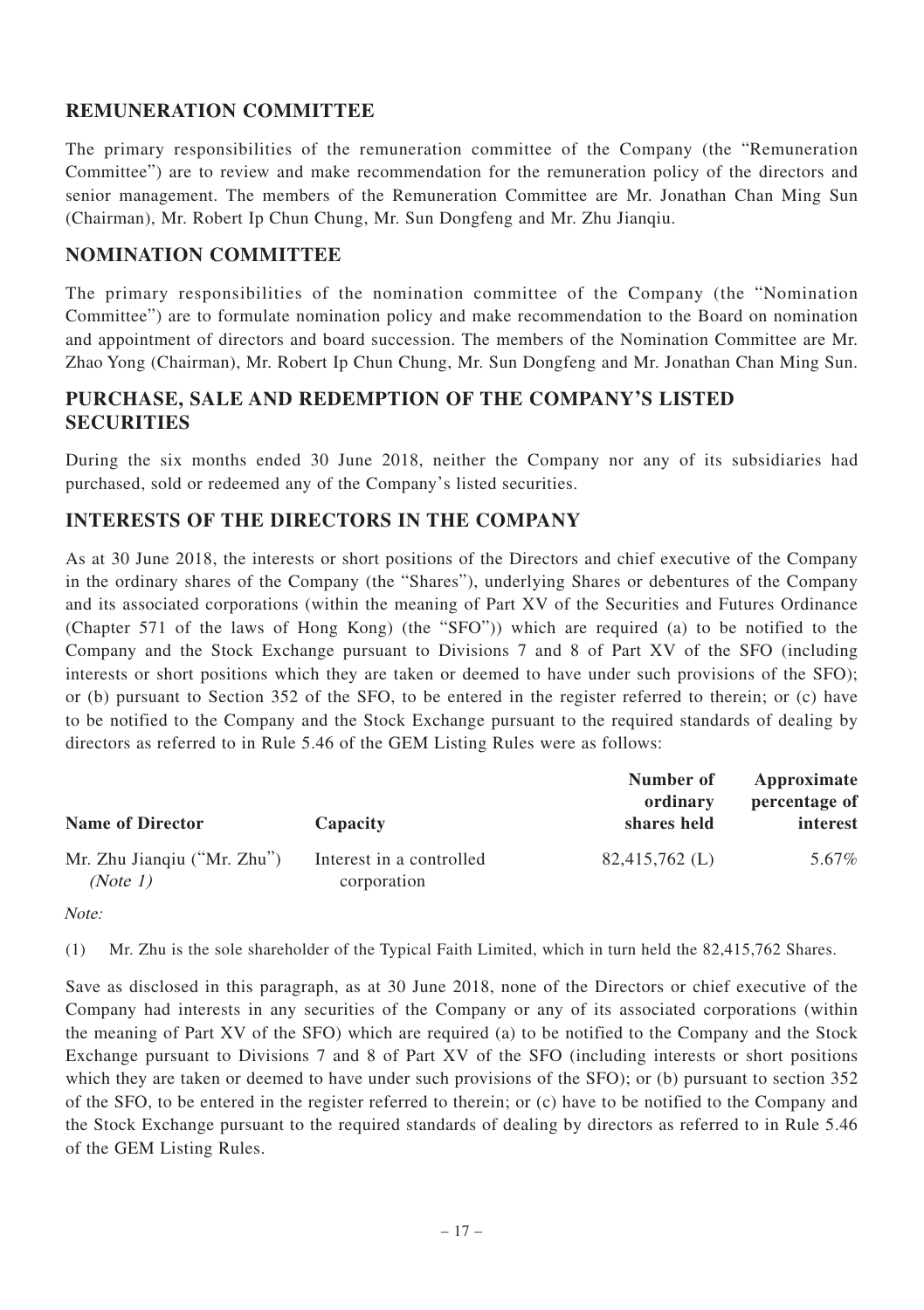## **DIRECTORS' RIGHTS TO ACQUIRE SHARES OR DEBENTURES**

At no time during the six months ended 30 June 2018 were rights to acquire benefits by means of the acquisition of shares in or debentures of the Company granted to any Director or their respective spouse or minor children, or were any such rights exercised by them; or was the Company, its holding company, or any of its subsidiaries a party to any arrangement to enable the Directors to acquire such rights in any other body corporate. Up to the date of this report, the Company has not granted any share options to the Directors.

#### **INTERESTS OF THE SUBSTANTIAL SHAREHOLDERS IN THE COMPANY**

So far as was known to the Directors, as at 30 June 2018, the persons or companies (not being a Director or chief executive of the Company) whose interests in the Shares or underlying Shares or debentures of the Company which would fall to be disclosed or were notified to the Company and the Stock Exchange pursuant to the positions under Divisions 2 and 3 of Part XV of the SFO as recorded in the register required to be kept under section 336 of the SFO or who were directly or indirectly deemed to be interested in 5% or more of the nominal value of any class of share capital carrying rights to vote in all circumstances at general meetings of any member of the Group were as follows:

#### **Long positions in shares**

| Name of substantial shareholder                                                                | Capacity                                                       | Class of shares        | Number of shares held                                      | Approximate<br>percentage<br>of interest in<br>relevant class of<br>shares<br>(Note 1) |
|------------------------------------------------------------------------------------------------|----------------------------------------------------------------|------------------------|------------------------------------------------------------|----------------------------------------------------------------------------------------|
| Sichuan Changhong Electric Co., Limited<br>("Sichuan Changhong")                               | Interests of controlled<br>corporation and<br>beneficial owner | Ordinary<br>Preference | $1,008,368,000$ (L) (Note 2)<br>1,115,868,000 (L) (Note 3) | 69.32%<br>100.00%                                                                      |
| Changhong (Hong Kong) Trading Limited<br>("Changhong Hong Kong")                               | Interests of controlled<br>corporation and<br>beneficial owner | Ordinary<br>Preference | 913,000,000 (L) (Note 4)<br>1,115,868,000 (L) (Note 3)     | 62.76%<br>100.00%                                                                      |
| Fit Generation Holding Limited<br>("Fit Generation")                                           | Beneficial owner                                               | Ordinary<br>Preference | 897,000,000 (L)<br>$1,115,868,000$ (L)                     | 61.66%<br>100.00%                                                                      |
| Sichuan Investment Management<br>Company Limited ("Sichuan<br>Investment Management") (Note 5) | Beneficial owner                                               | Ordinary               | 83,009,340 (L)                                             | 5.70%                                                                                  |
| Sichuan Provisional Investment<br>Group Company Limited<br>("Sichuan Investment") (Note 5)     | Interests of controlled<br>corporation                         | Ordinary               | 83,009,340 (L)                                             | 5.70%                                                                                  |
| Typical Faith Limited (Note 6)                                                                 | Beneficial owner                                               | Ordinary               | 82,415,762 (L)                                             | 5.67%                                                                                  |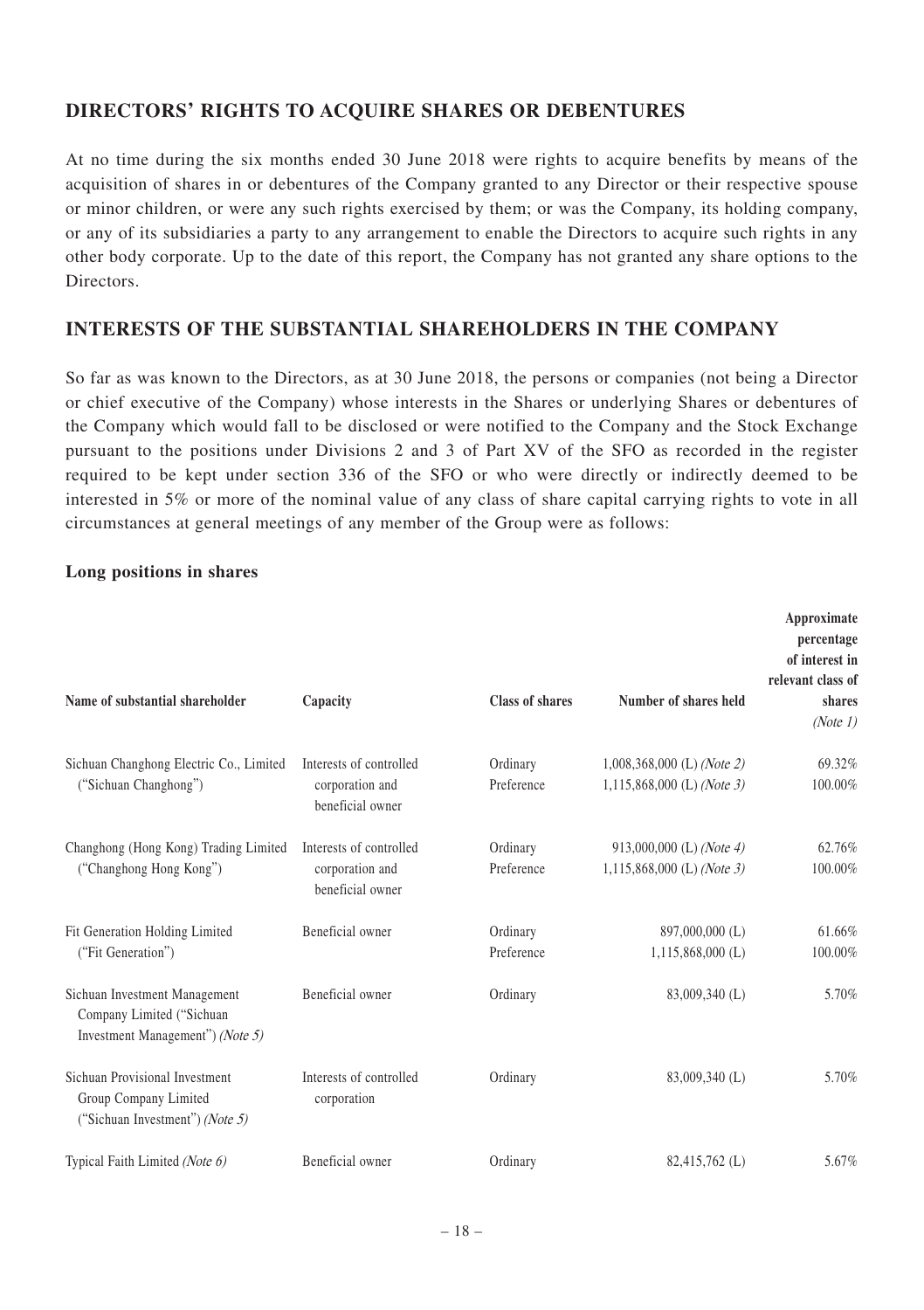#### Notes:

- 1. The percentages are calculated based on the total number of Shares and preference shares of the Company in issue as at 30 June 2018, which were 1,454,652,000 and 1,115,868,000, respectively.
- 2. Of the 1,008,368,000 Shares held by Sichuan Changhong, 95,368,000 Shares were held directly, 16,000,000 Shares were held through its wholly-owned subsidiary, Changhong Hong Kong and 897,000,000 Shares were held through Fit Generation, which is wholly-owned by Changhong Hong Kong. Sichuan Changhong is therefore deemed to be interested in the Shares held by Changhong Hong Kong and Fit Generation for the purpose of the SFO.
- 3. 1,115,868,000 preference shares were held by Fit Generation, which is wholly-owned by Changhong Hong Kong. Each of Sichuan Changhong and Changhong Hong Kong is therefore deemed to be interested in the preference shares of the Company held by Fit Generation for the purpose of the SFO.
- 4. Of the 913,000,000 Shares held by Changhong Hong Kong, 16,000,000 Shares were held directly and 897,000,000 Shares were held through Fit Generation. As Fit Generation is wholly-owned by Changhong Hong Kong, Changhong Hong Kong is deemed to be interested in the Shares held by Fit Generation for the purpose of the SFO.
- 5. Sichuan Investment Management is wholly-owned by Sichuan Investment, which is deemed to be interested in the Shares held by Sichuan Investment Management for the purpose of the SFO.
- 6. Typical Faith Limited is wholly-owned by Mr. Zhu.

Save as disclosed above, as at 30 June 2018, the Directors were not aware of any other person who had an interest or short position in the Shares or underlying Shares of the Company which would fall to be disclosed under Divisions 2 and 3 of Part XV of the SFO, or who was interested in 5% or more of the nominal value of any class of share capital, or options in respect of such capital, carrying rights to vote in all circumstances at general meetings of the Company.

# **DIRECTOR'S AND CONTROLLING SHAREHOLDER'S INTEREST IN A COMPETING BUSINESS**

Sichuan Changhong is a substantial shareholder of the Company established in the PRC of which shares are listed on the Shanghai Stock Exchange. Sichuan Changhong is principally engaged in the wholesale business of consumer home electronics items under the name of "Changhong".

Save as disclosed in this section, none of the Directors or the controlling shareholders of the Company or any of their respective close associates (as defined in the GEM Listing Rules) had any business or interest in a business which competes or may compete with the business of the Group and any other conflicts of interest which any person has or may have with the Group during the six months ended 30 June 2018.